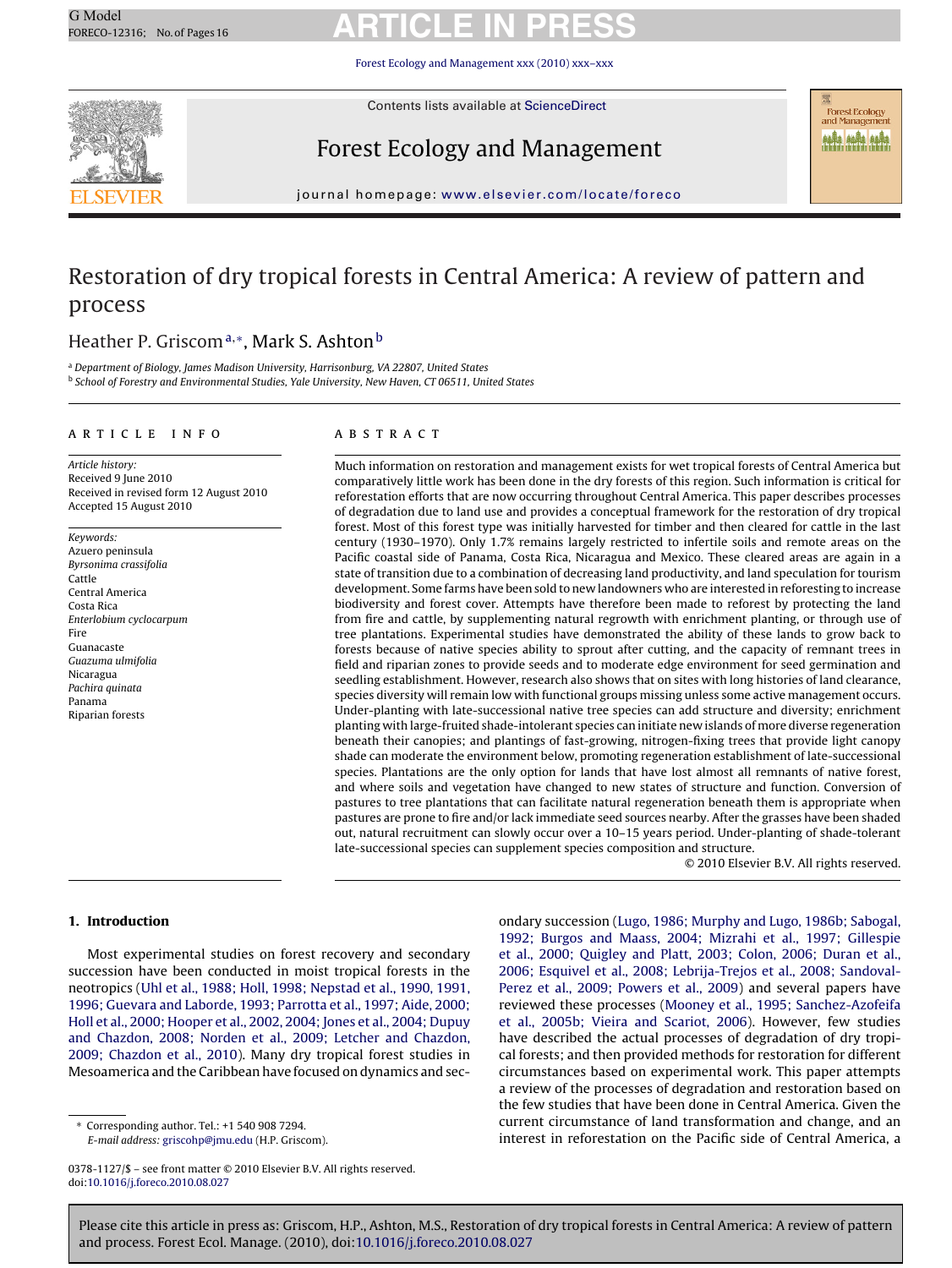<span id="page-1-0"></span>2 H.P. Griscom, M.S. Ashton / Forest Ecology and Management xxx (2010) xxx–xxx



**Fig. 1.** The original distribution of dry tropical forests was derived fromWWF ecoregion dataset [\(Olson et al., 2001\),](#page-14-0) combining two ecoregions: tropical and subtropical dry broadleaf forests and tropical and subtropical grasslands, savannas, and shrublands. The current distribution was acquired from [Miles et al. \(2006\). F](#page-14-0)or further information, email: [spatialanalysis@unep-wcmc.org.](mailto:spatialanalysis@unep-wcmc.org) They determined this current distribution from the WWF ecoregion data, overlayed with the MODIS (Moderate Resolution Imaging Spectroradiometer) dataset, identifying areas with at least 40% forest cover. Locations of current experimental and observational research in abandoned pastures, plantations, and secondary forests are shown in red.

review of the literature that explores dry tropical forest restoration appears to be timely.

Dry tropical forests were once the most common forest type along the Pacific side of Central America, from Guatemala to Costa Rica, and the southeastern side of the Azuero peninsula in Panama ([Sabogal, 1992; Murphy and Lugo, 1995; Sanchez-Azofeifa et al.,](#page-14-0) [2005b\) \(](#page-14-0)Fig. 1). Today, 1.7% of the original expanse remains in Central America [\(Olson et al., 2001; Miles et al., 2006; Calvo-Alvarado](#page-14-0) [et al., 2009\)](#page-14-0) (Fig. 1). The remaining dry forest, reduced to small remnant patches, is considered one of the most threatened tropical ecosystems ([Murphy and Lugo, 1986a; Janzen, 1988; Sabogal,](#page-14-0) [1992; Maass, 1995; Trejo and Dirzo, 2000; Sanchez-Azofeifa et al.,](#page-14-0) [2005a; Vieira and Scariot, 2006\).](#page-14-0) In Mexico, very dry tropical forests are widespread on the Pacific slopes [\(Becerra, 2005\),](#page-12-0) with 27% still intact ([Trejo and Dirzo, 2000\).](#page-14-0) Even though dry tropical forests are less diverse than moist or wet tropical forests [\(Kalacska et al., 2004\),](#page-13-0) their conservation and restoration<sup>1</sup> is a high priority because they are becoming increasingly rare, have the third highest forest cover loss ([Hansen et al., in press\),](#page-13-0) and contain many endemic and economically valuable species ([Kalacska et al., 2004; Sanchez-Azofeifa](#page-13-0) [et al., 2005a\).](#page-13-0)

In this paper, we first describe the history of forest clearance and land use. We then describe the ecology of the forest type, its original and current range, species composition and diversity. We then describe the main degradation processes specific to dry tropical forests of Central America. Experimental research on restoration techniques, specifically in Panama and Costa Rica, is then reviewed in order of severity of disturbance impact. Finally, a conceptual model for restoration pathways under different degradation and restoration scenarios that change with social priority (land conservation, ecosystem services or timber and non-timber forest products) is described. This paper does not review the use of native

species and dry tropical forests as elements within agroforestry or silvo-pastoral systems which others have reported on ([Harvey and](#page-13-0) [Haber, 1999; Harvey et al., 2005; Garen et al., 2009; Hall et al., this](#page-13-0) [issue\).](#page-13-0)

#### **2. Land use history**

Understanding the history of disturbance and degradation processes in these systems is essential for successful restoration projects. In many regions, such as on Panama's Azuero peninsula, there are no old growth forests to serve as models for what the forest composition and diversity should be. Determining the historical extent of this forest type is also difficult because many "natural" grasslands could have been forest at one time and are now in a state of arrested succession often mediated by fire [\(Trejo and Dirzo,](#page-14-0) [2000; Zanne and Chapman, 2001; Janzen, 2002\).](#page-14-0) Therefore, we must construct our model of a diverse, functionally restored forest, using human-impacted forest fragments, patchy historical records, chronosequence studies of second growth, and experimental planting trials. The historical background of land conversion should also be clearly understood if we are to enable native-species reforestation.

Prior to the arrival of the Europeans, savanna systems were created from dry tropical forest by indigenous peoples, especially along the Pacific coast [\(Denevan, 1992; Cooke and Ranere, 1992\).](#page-12-0) Some areas were completely deforested except along streams and hilltops ([Denevan, 1992; Cooke and Ranere, 1992\).](#page-12-0) Many of these forests were more intensively managed by indigenous peoples compared to moist forests because of the more productive soils for shifting agriculture ([Murphy and Lugo, 1986a; Daniels et al., 2008\).](#page-14-0) However, such management regimes were inefficient in clearing land, leaving living vegetation of various kinds (seed sources, vegetative sprouts, roots) and allowing for immediate regeneration after one to two years of cultivation ([Parsons et al., 2008\).](#page-14-0)

Pasture conversion for cattle was the main cause of deforestation in Central America after the arrival of the Europeans [\(Calvo-Alvarado et al., 2009\) w](#page-12-0)ith tropical dry forests more extensively affected than moist forests ([Janzen, 1988; Toledo, 1988;](#page-13-0) [Murphy and Lugo, 1995\).](#page-13-0) Tropical dry forests were popular settlement areas because diseases were rare, land was easier to clear, soil fertility was higher, and a number of high quality timbers occurred within these forests [\(Murphy and Lugo, 1986a; Ewel,](#page-14-0) [1999; Calvo-Alvarado et al., 2009\).](#page-14-0) Small-scale deforestation began in the 1500s' with the arrival of the Spaniards and the creation of large haciendas and ranching of European Creole cattle as well as extractive logging of valuable timber (e.g., Cedrela odorata L.) on the Pacific side of Costa Rica and Panama [\(Janzen, 1983; Denevan, 1992;](#page-13-0) [Calvo-Alvarado et al., 2009\)](#page-13-0) [\(Fig. 2\).](#page-3-0) In the 1800s' landless peasants began to move into these frontier areas to clear land more permanently and raise Criollo cattle on common grazing lands ([Heckadon](#page-13-0) [Moreno, 1984; Calvo-Alvarado et al., 2009\).](#page-13-0) In the early 1900s', timber extraction, increased for national and export needs ([Calvo-](#page-12-0)Alvarado [et al., 2009\).](#page-12-0) Nicaragua also provided much of this timber from its dry tropical forests [\(Sabogal, 1992\).](#page-14-0) Expansion of infrastructure support, such as networks of roads into the frontiers, and land policies in the 1930–1940s further encouraged forest clearing for "land improvement" [\(Harrison, 1991; Calvo-Alvarado et al.,](#page-13-0) [2009\).](#page-13-0)

By the 1940s, a trend towards pasture improvement, which involved planting exotic grasses (e.g., Hyparrhenia rufa and raising Zebu cattle breeds, arose, putting further pressure on the land, [Heckadon Moreno, 1984; Calvo-Alvarado et al., 2009\).](#page-13-0) Government and international loans for cattle-raising in the 1960s led to a dramatic increase in deforestation in Central America, resulting in the highest rates of deforestation of tropical dry forests in the

 $1$  For the purposes of this paper we use the word restoration loosely to refer to different modes of reforestation that do not necessarily exactly match, but only approximate historical species compositions and structures prior to land colonization and clearance, and are directed toward today's social values.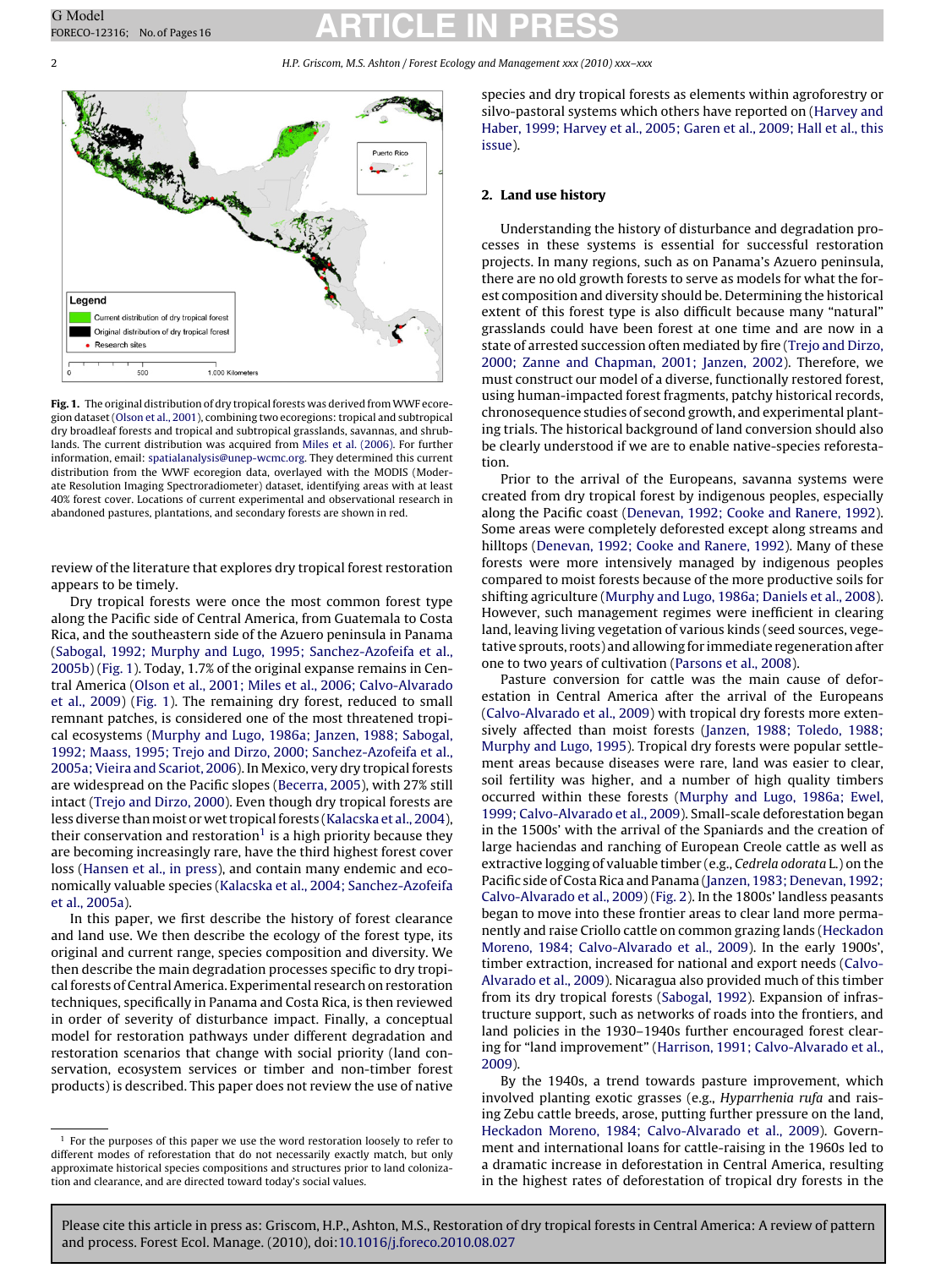#### <span id="page-2-0"></span>**Table 1**

Site information is given where research has been conducted on characterizing or restoring altered dry tropical forest ecosystems in Central America, Mexico, and Puerto Rico. Research sites are categorized according to Hol Life Zones (1967).

| Research locations in                     | <b>Status</b>                                                                                                     | Mean rainfall |      |                | Mean temp $(°C)$ Dry months No. of tree species                | Major Genera                                       | Type of research conducted References                                                                                                              |                                                                                                                                                                                                     |
|-------------------------------------------|-------------------------------------------------------------------------------------------------------------------|---------------|------|----------------|----------------------------------------------------------------|----------------------------------------------------|----------------------------------------------------------------------------------------------------------------------------------------------------|-----------------------------------------------------------------------------------------------------------------------------------------------------------------------------------------------------|
| Central America                           |                                                                                                                   | (mm)          |      |                |                                                                |                                                    |                                                                                                                                                    |                                                                                                                                                                                                     |
|                                           | Subtropical very dry forest (500–1000 mm; mean temp < 24 °C)                                                      |               |      |                |                                                                |                                                    |                                                                                                                                                    |                                                                                                                                                                                                     |
| Cabo Rojo, Puerto<br>Rico                 | Abandoned pasture                                                                                                 | 860           |      |                |                                                                |                                                    | Nurse trees and natural<br>regeneration; Plantations                                                                                               | Santiago-Garcia et al. (2008),<br>Weaver and Schwagerl (2008)                                                                                                                                       |
| Tuxcacuesco Jalisco,<br>Mexico            | Pasture                                                                                                           | 900           | 22   | $6 - 8$        |                                                                |                                                    | Nurse trees and<br>enrichment planting                                                                                                             | Sanchez-Velazquez et al.<br>(2004)                                                                                                                                                                  |
| Guanica, Puerto Rico                      | Protected forest (1919);<br>historically sustainable<br>agriculture                                               | 930           | 24   | 6              | 52/ha > 8 cm                                                   | Bucida, Coccoloba,<br>Pisonia, Thouinia            | Soils; characterization;<br>plantations; diversity;<br>succession after pasture<br>abandonment                                                     | Lugo (1986), Murphy and Lugo<br>(1986b), Quigley and Platt<br>(2003), Colon (2006)                                                                                                                  |
|                                           | Tropical very dry forest (500–1000 mm rain; mean temp > 24 °C)                                                    |               |      |                |                                                                |                                                    |                                                                                                                                                    |                                                                                                                                                                                                     |
| Chamela, Jalisco,<br>Mexico               | Protected forest (1993);<br>historically shifting<br>agriculture                                                  | 788           | 24.9 | $6 - 8$        | 127/ha > 10 cm                                                 | Bursera, Tabebuia,<br>Astronium, Cordia            | Floristics; land use;<br>succession; floristics;<br>characterization                                                                               | Quigley and Platt (2003),<br>Burgos and Maass (2004),<br>Duran et al. (2006),<br>Sandoval-Perez et al. (2009)                                                                                       |
| San Mateo, Jalisco,<br>Mexico             | Pasture                                                                                                           | 679           | 24.9 | $6 - 8$        |                                                                |                                                    | Pasture conversion                                                                                                                                 | Ellingson et al. (2000),<br>Kauffman et al. (2003)                                                                                                                                                  |
| Nizanda, Oaxaca,<br>Mexico                | Shifting agriculture                                                                                              | 900           | 26   | $6 - 7$        |                                                                | Amphipterygium,<br>Apoplanesia, Bursera,<br>Ceiba  | Succession after shifting<br>agriculture                                                                                                           | Lebrija-Trejos et al. (2008)                                                                                                                                                                        |
| Motul, Yucatan,<br>Mexico                 | Abandoned agave<br>plantations (26 years)                                                                         | 800-1000      | 26.5 | 9              |                                                                | Cordia, Caesalpinia,<br>Acacia, Pithecellobium     | Succession after agave<br>cultivation                                                                                                              | Mizrahi et al. (1997)                                                                                                                                                                               |
| Rio Hato, Panama                          | Savannah                                                                                                          | 1000          |      | $\overline{7}$ |                                                                |                                                    | Mixed native species<br>plantations                                                                                                                | Wishnie et al. (2007) and Parks<br>et al. (2010)                                                                                                                                                    |
|                                           | Tropical dry forest (1000–2000 mm of rain; mean temp > 24 °C)                                                     |               |      |                |                                                                |                                                    |                                                                                                                                                    |                                                                                                                                                                                                     |
| OMYK, Yucatan,<br>Mexico                  | Reserve; milpa agriculture                                                                                        | 1200          |      |                |                                                                | Bursera, Lysi loma,<br>Caesalpinia                 | Direct seeding                                                                                                                                     | Bonilla-Moheno and Holl (in<br>press)                                                                                                                                                               |
| Nandaime, Nicaragua                       | Secondary forest (4, 9, 14<br>years)                                                                              | 1444          | 27   | 5              | 9 years:<br>16/.7 ha > 10 cm; 14<br>years: 21/.7 ha > 10<br>cm | Gyrocarpus, Tabebuia<br>Lonchocarpus Caesalpinia   | Chronosquence                                                                                                                                      | Marin et al. (2009)                                                                                                                                                                                 |
| Chacocente, Nicaragua                     | Protected wildlife reserve<br>(1983); historically,<br>selectively logged,<br>subsistence agriculture,<br>grazing | 1500          | 26   | $\,6\,$        | $115/12$ ha > $10$ cm<br>or 54/.1 ha > 2.5 cm                  | Gyrocarpus, Tabebuia,<br>Lysiloma, Stemmadenia     | Floristic inventories;<br>diversity; fire and species<br>resistance                                                                                | Sabogal (1992), Gillespie et al.<br>(2000), Otterstrom and<br>Schwartz (2006)                                                                                                                       |
| Rio Grande watershed,<br>Nicaragua        | Pasture                                                                                                           | 1576          | 24.5 |                |                                                                | Guazuma, Cassia,<br>Tabebuia, Albizia              | Characterization,<br>regeneration in pastures                                                                                                      | Esquivel et al. (2008)                                                                                                                                                                              |
| Santa Rosa, Costa Rica                    | Protected forest (1971);<br>historically, cattle pasture                                                          | 1570          | 25   | $\,6\,$        | 75/.1 ha > 2.5 cm; or<br>92/.1 ha > 5 cm                       | Pachira, Calycophyllum,<br>Enterolobium, Eugenia   | Enrichment plantings,<br>grass removal<br>experiments; diversity; fire<br>exclusion;<br>chronosequence;<br>succession after pasture<br>abandonment | Gerhardt (1993, 1996, 1998),<br>Gerhardt and Hytteborn<br>(1992). Gerhardt and<br>Fredriksson (1995), Gillespie et<br>al. (2000), Janzen (2002),<br>Kalacska et al. (2004), Powers<br>et al. (2009) |
| Chenadega, Nicaragua                      | Secondary forest; used for<br>firewood and grazing                                                                | 1700          | 27   | 5              | 39/6.2 ha > 10 cm                                              | Guazuma, Cordia,<br>Bravasia, Cassia               | Floristic inventories                                                                                                                              | Sabogal (1992)                                                                                                                                                                                      |
| Palo Verde, Costa Rica                    | Protected forest (1979);<br>historically, cattle pasture                                                          | 1750          | 24   | 5              | 93/ha > 10 cm or<br>65/.1 ha > 2.5 cm                          | Calycophyllum,<br>Astronium, Brosimum,<br>Spondias | Floristic inventories;<br>diversity; cattle exclusion<br>experiment; floristics;<br>succession after pasture<br>abandonment;                       | Janzen (1983), Gillespie et al.<br>(2000), Stern et al. (2002),<br>Quigley and Platt (2003),<br>Powers et al. (2009)                                                                                |
| Playa Venado, Azuero<br>peninsula, Panama | Protected forest (1980);<br>historically, selectively<br>logged, burned, and grazed                               | 1700          | 25   | 5              | $28/.16$ ha > $10$ cm                                          | Guzuma, Cordia, Tabebuia,<br>Calycophyllum         | Enrichment planting,<br>Native species plantations                                                                                                 | Griscom et al. (2005, 2007,<br>2009), Wishnie et al. (2007),<br>Parks et al. (2010)                                                                                                                 |

G Model<br>PRESS PORTICLE IN PRESS<br>PORCO-12316; No.of Pages 16 h s **RTICLE IN PRESS** 

G Model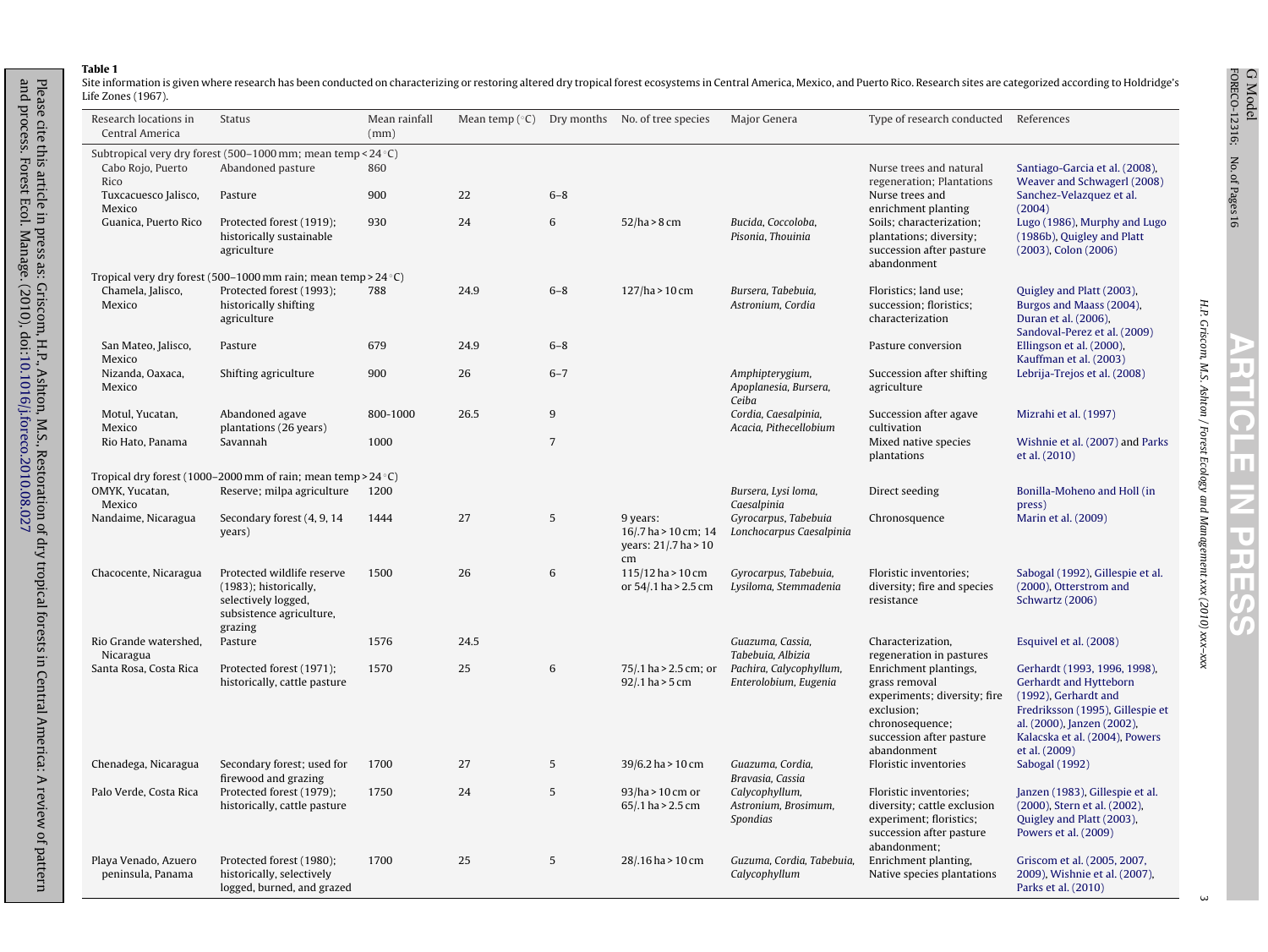<span id="page-3-0"></span>4 H.P. Griscom, M.S. Ashton / Forest Ecology and Management xxx (2010) xxx–xxx



**Fig. 2.** Timeline of deforestation and degradation within dry tropical forests in Central America (Costa Rica and Panama).

world [\(Maass, 1995; Arroyo-Mora et al., 2005; Calvo-Alvarado et](#page-13-0) [al., 2009\).](#page-13-0) Most land clearance occurred during this era. As a consequence, few dry tropical forest fragments remain in Panama and Nicaragua ([Sabogal, 1992; Griscom et al., 2005\) \(](#page-14-0)[Fig. 1\).](#page-1-0) The first forest reserve, now the Guanica Biosphere Reserve, was established in 1919 in Puerto Rico's subtropical very dry forest [\(Murphy and Lugo,](#page-14-0) [1986b\)](#page-14-0) ([Table 1\).](#page-2-0) But for Costa Rica, Nicaragua, and Mexico parks were established much later (1970–1990) to preserve the remaining dry forest fragments ([Janzen, 1983; Sabogal, 1992\).](#page-13-0) In 1989, Janzen spear-headed the ecological restoration movement with the creation of Guanacaste National Park in Costa Rica [\(Holden, 1986;](#page-13-0) [Allen, 1988, 1989; Tenebaum, 1994\).](#page-13-0)

In Central America, pastures remained productive for decades ([Murphy and Lugo, 1986a\).](#page-14-0) Today, however, natural recovery and active reforestation are occurring after 30–40 years of deforestation ([Sloan, 2008; Calvo-Alvarado et al., 2009; Garen et al., 2009\).](#page-14-0) Pastures throughout Latin America are undergoing abandonment due to changing socio-economic incentives and/or declining productivity ([Murphy and Lugo, 1995; Arroyo-Mora et al., 2005;](#page-14-0) [Marin et al., 2009\).](#page-14-0) Falling international beef prices explained land abandonment in Costa Rica ([Arroyo-Mora et al., 2005\).](#page-12-0) Forest recovery in Costa Rica (mostly in the Guanacaste province) has been attributed to forest conservation policies ([Arroyo-Mora](#page-12-0) [et al., 2005; Calvo-Alvarado et al., 2009\).](#page-12-0) In Panama, reforestation sky-rocketed in the 1990s due to a government tax credit for establishing plantations, 77% of which were monocultures of teak (Tectona grandis) [\(Sloan, 2008\).](#page-14-0) In the 1990s cattle ranches along the Pacific coast began to be sold in Costa Rica and Panama at high prices for tourism development and to foreigners who desired second homes on ocean-front property ([Ankersen et al., 2006; Kull et](#page-12-0) [al., 2010\).](#page-12-0)

Today, "conservation gentrification" is occurring as many of these new landowners are interested in protecting and reforesting to increase biodiversity, forest cover, and long-term ecological service value [\(Ankersen et al., 2006; Kull et al., 2010\).](#page-12-0) In addition, some of the original farmers are interested in obtaining higher levels of agricultural productivity through agroforestry [\(Garen et al.,](#page-13-0) [2009; Hall et al., this issue\).](#page-13-0) For example, Panamanian farmers on the Azuero are participating in reforestation programs (PRORENA) to improve environmental conditions, and hence agricultural productivity [\(Garen et al., 2009; Hall et al., this issue\).](#page-13-0)

#### **3. Ecological description of the forest type**

Tropical dry forests, originally representing 49% of tropical vegetation in Mesoamerica, are a broad category which includes a range of forest types from grasslands to tall forests ([Murphy and](#page-14-0) [Lugo, 1995\).](#page-14-0) There is some discrepancy in the distribution maps within Central America [\(Murphy and Lugo, 1995; Sanchez-Azofeifa](#page-14-0) [et al., 2005b; Miles et al., 2006\)](#page-14-0) because of this expansive definition. The most recent definition from the TROPI-DRY collaborative

research network [\(http://tropi-dry.eas.ualberta.ca/](http://tropi-dry.eas.ualberta.ca/)) defines tropical dry forests as dominated by drought-tolerant deciduous trees (at least 50%), growing in a climate where the mean annual temperature is ≥25 °C, annual total precipitation ranges between 700 and 2000 mm, and there are three or more dry months of little to no rain ([Sanchez-Azofeifa et al., 2005b\).](#page-14-0) The percentage of deciduous trees varies from 50 to 100%, depending on the type of forest and their location along a precipitation gradient ([Medina, 2005\).](#page-14-0)

Within dry tropical forests are subcategories, some more loosely defined than others ([Table 1\).](#page-2-0) Subtropical dry forests have mean annual temperatures below  $24^{\circ}$ C ([Holdridge, 1967\).](#page-13-0) Very dry forests receive less than 1000 mm of rain while dry forests receive 1000–2000 mm of rain, as defined by [Holdridge \(1967\). D](#page-13-0)ry tropical forests are sometimes further subdivided into deciduous, semideciduous, or semi-evergreen, referring to the number of deciduous species or stems in the canopy but there are no clear definitions to these terms. Finally, savannahs and thorn woodlands are thought to have at one time been dry tropical forests but have been modified by historical fire and disturbance regimes to new structures and states [\(Denevan, 1992; Cooke and Ranere, 1992\).](#page-12-0) They are usually included in dry tropical forest distribution maps ([Murphy and](#page-14-0) [Lugo, 1986a; Miles et al., 2006\).](#page-14-0)

The original distribution of dry tropical forests in [Fig. 1](#page-1-0) was derived from WWF ecoregion dataset ([Olson et al., 2001\),](#page-14-0) combining two ecoregions: tropical and subtropical dry broadleaf forests and tropical and subtropical grasslands, savannas, and shrublands. This dataset is based off of biogeographicmaps rather than biophysical features (e.g., rainfall and temperature) and most likely reflects the distribution of species and communities more accurately [\(Olson](#page-14-0) [et al., 2001\).](#page-14-0)

Research to date has mostly been to quantitatively describe the composition and structure of largely intact subtropical very dry to dry forests of Puerto Rico and Mexico [\(Lugo, 1986; Murphy](#page-13-0) [and Lugo, 1986b; Murphy and Lugo, 1987; Mizrahi et al., 1997;](#page-13-0) [Ellingson et al., 2000; Kauffman et al., 2003; Burgos and Maass,](#page-13-0) [2004; Colon, 2006; Lebrija-Trejos et al., 2008\).](#page-13-0)The two central areas of experimental research on restoration techniques within dry tropical forest ecosystems in Central America are on the Azuero peninsula in Panama and in the Guanacaste province in Costa Rica [\(Table 1,](#page-2-0) [Fig. 1\).](#page-1-0) On the Azuero peninsula, the dry tropical ecosystem, receives an average of 1700 mm of precipitation, which can fall as low as 1300 mm in droughty years. The dry season is pronounced with 5 months out of the year receiving no rain. Rain begins in late April and ends in late November. The undulating terrain, ranging in elevation from 10 to 100 m, is a mosaic of pastures planted with African grasses Hyparrhenia rufa and Panicum maximum. Common tree species in the pasture matrix are Guazuma ulmifolia and Cordia alliodora while the fragments are dominated by Calycophyllum candidissimum and Tabebuia rosea ([Griscom et al., in press\) \(](#page-13-0)[Table 1\).](#page-2-0)

In the Guanacaste Conservation Area of Costa Rica (Santa Rosa) and in the Tempisque Conservation Area of Costa Rica (Palo Verde),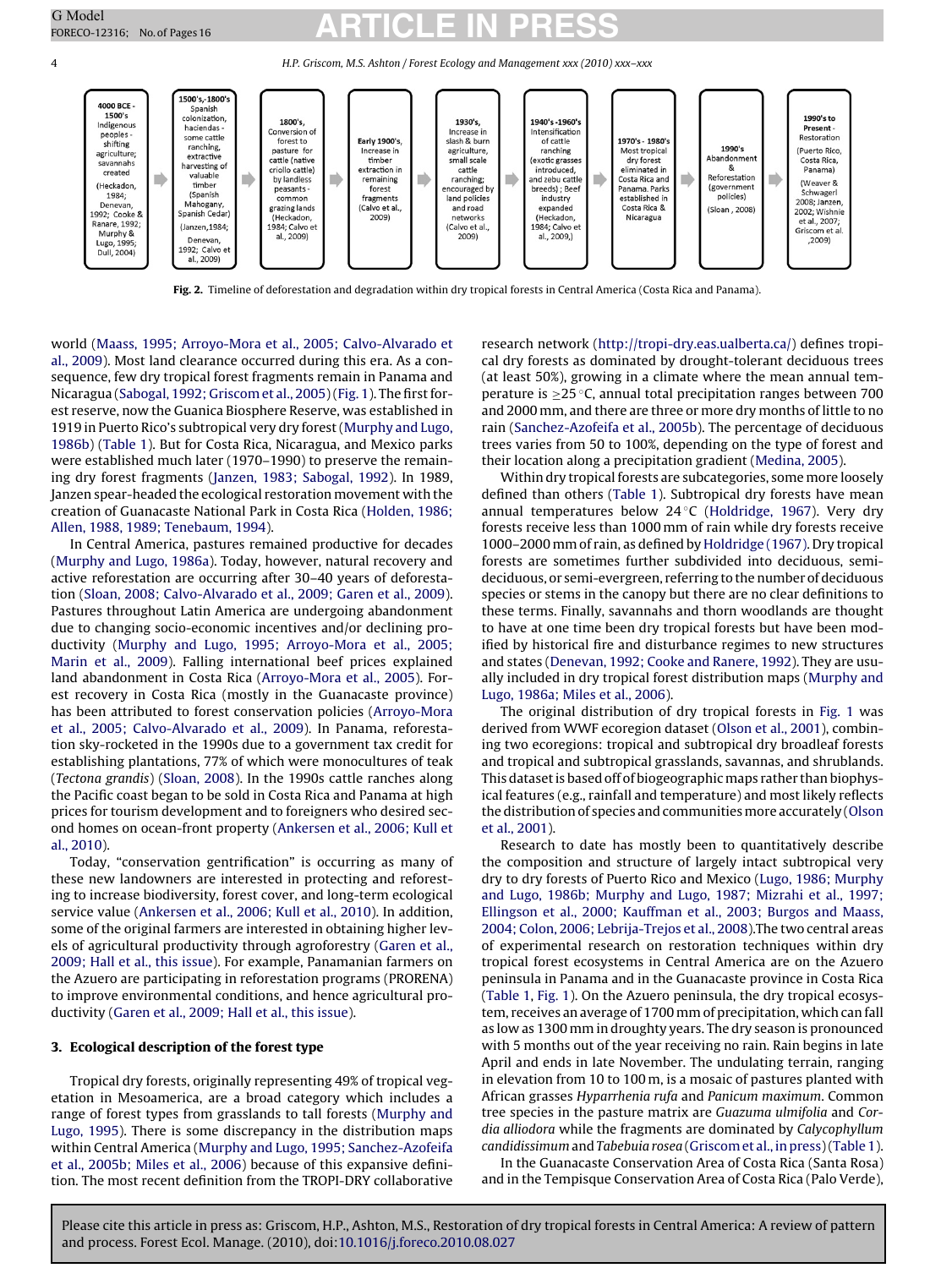#### H.P. Griscom, M.S. Ashton / Forest Ecology and Management xxx (2010) xxx–xxx 5

the climate is drier than the Azuero, with a 5–6-month dry period and annual rainfall of 1500 mm [\(Gerhardt, 1993; Powers](#page-13-0) [et al., 2009\)](#page-13-0) [\(Table 1\).](#page-2-0) Hyparrhenia rufa also dominates the abandoned pastures and the land has been grazed with cattle for decades ([Gerhardt, 1993; Janzen, 2002\).](#page-13-0) Calycophyllum candidissimum, Spondias mombin, Eugenia spp., Pachira quinata, Enterolobium cyclocarpum, Licania spp., and Brosimum alicastrum are commonly found species within secondary forests in these two areas ([Janzen,](#page-13-0) [1983\) \(](#page-13-0)[Table 1\).](#page-2-0) Common pasture trees are Byrsonima crassifolia and Curatella americana ([Janzen, 1983\)](#page-13-0)

Based on the literature for both subtropical and tropical regions ([Table 1\),](#page-2-0) trends in diversity suggest mature, relatively old forests comprise 77–127 species ha−<sup>1</sup> ([Gillespie et al., 2000; Quigley and](#page-13-0) [Platt, 2003\) c](#page-13-0)ompared to forests used for shifting cultivation which have approximately 30 tree species ha−<sup>1</sup> [\(Sabogal, 1992; Griscom](#page-14-0) [et al., in press\) \(](#page-14-0)[Table 1\).](#page-2-0) Cleared lands that now comprise recovering pastures of 14 years had approximately 21+ tree species ha<sup>-1</sup> ([Marin et al., 2009\).](#page-13-0)

Major lethal disturbances within dry forests include landslides ([Velazquez and Gomez-Sal, 2007\) a](#page-14-0)nd sub-lethal disturbances such as droughts ([Ceccon et al., 2006\)](#page-12-0) and hurricanes ([Van Bloem et](#page-14-0) [al., 2006\).](#page-14-0) The number of wind dispersed species ranges from 30 to 60% ([Vieira and Scariot, 2006\)](#page-14-0) while 57 to 81% of species coppice [\(Murphy and Lugo, 1986b; Vieira and Scariot, 2006\).](#page-14-0) With modern human impacts and with introduced disturbances of fire and land clearance for pasture, second growth forests present a much higher proportion of wind dispersed [\(Janzen, 1988; Sabogal,](#page-13-0) [1992; Powers et al., 2009\)](#page-13-0) and sprouting species [\(Miller and](#page-14-0) [Kauffman, 1998; McLaren and McDonald, 2003; Griscom et al.,](#page-14-0) [2009\).](#page-14-0)

#### **4. Degradation processes**

Understanding the processes of degradation is critical for the development of management recommendations for reforestation ([Ashton et al., 2001\).](#page-12-0) The ability of the abandoned land to regenerate will depend on past management and disturbance history. Acute catastrophic events (e.g., land clearance), has a different effect on reforestation compared to the frequency and degree of chronic disturbances (e.g., fires, cattle grazing, selective logging). All these factors will affect sources of natural regeneration and the establishment and growth of woody species ([Table 2\).](#page-5-0)

Degradation processes related to different human impacts can therefore be categorized into: (1) acute one-time events; and (2) chronic repeated events. Within each of these categories, degradation processes can be further divided according to: (1) structural changes (e.g. floristics, regeneration mechanisms, successional); and (2) functional changes of the forest and land (e.g. soil fertility, hydrological–infiltration, subsurface flow) [\(Ashton et al., 2001\).](#page-12-0) Structural changes represent changes in composition because of lack of seed source, or inability to establish (e.g. open conditions, susceptibility to browse) but not because of fundamental changes to the integrity of site. Functional change can be regarded as more severe, altering the actual fertility, hydrology and structure of the soil and hence site productivity, and potentially the ability of native species to adapt to site.

In this paper we have defined different degradation processes in three main sections: (1) acute one-time events (land clearance, introduction of exotic grasses); (2) structural legacies that acute one-time events can leave behind (individual trees, forest fragments) that have lasting effects of native forest ability to regenerate; and (3) chronic events (fire, herbicide application). Chronic events have been subdivided into structural and functional degradation processes.

#### 4.1. Acute one-time events: the nature of land clearance and exotic grass introduction

Land clearance, site preparation, and burning were the major events that shaped the capacity of the forest to recover. The degree of efficiency and intensity of the clearance defines the ability of the land to recover to forest of similar structure and composition as before. In Central America, land was initially cleared for subsistence agriculture as landless peasants expanded into the frontier [\(Sabogal, 1992; Sloan, 2008; Calvo-Alvarado et al., 2009\)](#page-14-0) [\(Fig. 2\).](#page-3-0) Surrounding forests were used for firewood ([Sabogal, 1992\).](#page-14-0) However, the majority of the forested areas were cleared for pasture with timber extraction as the by-product of deforestation [\(Calvo-](#page-12-0)Alvarado [et al., 2009\).](#page-12-0) Generally the efficiency of land clearance was controlled by two factors: (i) the fertility of the soil – the greater the fertility the greater the intensity of land clearance to maximize productivity; and (ii) the nature of the topography – the greater the degree of rough terrain the more inefficient the process of land clearance. Hence, sites with rough terrain and lower soil fertility tended to have remnant forest fragments.

The second major event occurred some years later with the introduction of exotic African grasses in the 1940s [\(Fig. 2\).](#page-3-0) This was done to more easily maintain a productive grassland system for cattle ranching. The persistence of introduced, exotic African grasses after abandonment has created significant barriers to natural succession by preventing germination and out-competing native species for light and soil resources [\(Nepstad et al., 1996;](#page-14-0) [Cabin et al., 2002; Hooper et al., 2002; Griscom et al., 2009\).](#page-14-0) Some grasses have more of a negative effect than others which depends on their specific growth characteristics. In Nicaragua, natural regeneration was significantly more prolific with Brachiaria spp., an erect, bunch-forming plant, than within Cynodon spp., which forms a creeping mat ([Esquivel et al., 2008\).](#page-12-0) Hyparrhenia rufa is the most common pasture grass in Costa Rica and Panama and forms tall, dense monocultures (1–2 m) [\(Janzen, 2002\),](#page-13-0) decreasing light in the wet season and crushing natural regeneration when it dries in the dry season [\(Griscom et al., 2009\).](#page-13-0)

Susceptibility to grass competition varies among woody species. For example, small-seeded tropical species (e.g., Trema micrantha) are more sensitive to root competition from grasses than largeseeded species ([Nepstad et al., 1990; Hooper et al., 2002; Griscom](#page-14-0) [et al., 2009\).](#page-14-0) African grasses have an additional negative, indirect effect on succession by perpetuating fire [\(Cabin et al., 2002; Janzen,](#page-12-0) [2002; Lamb et al., 2005; Calvo-Alvarado et al., 2009\).](#page-12-0) Fire-adapted grasses catalyze a positive feedback loop, increasing the frequency and intensity of fire [\(D'Antonio and Vitousek, 1992\),](#page-12-0) maintaining themselves, and inhibiting change to forest regrowth.

#### 4.2. Structural legacies of acute one-time events: conservation or elimination of regeneration sources

Eradication of trees and their seed dispersers can severely affect abilities of agricultural and ranching landscapes to re-vegetate [\(Uhl](#page-14-0) [et al., 1988; Holl et al., 2000; Zimmerman et al., 2000; Hooper et al.,](#page-14-0) [2004; Felton et al., 2010\).](#page-14-0) This presents less of an issue in dry tropical forests because of the prevalence of wind dispersal (30–60% are wind dispersed) [\(Vieira and Scariot, 2006\),](#page-14-0) although there is still the limitation of distance from the parent tree. Wind dispersed seeds will travel up to 250 m into the open pasture from a fragment or isolated tree [\(Holl, 1999\).](#page-13-0) Wind dispersal is therefore effective as long as networks of trees persist throughout the landscape and seeds can germinate and establish in pasture. Usually, establishment is only possible if nurse trees exist within the pasture to ameliorate microclimate conditions [\(Uhl et al., 1982; Somarriba, 1988; Guevara et](#page-14-0) [al., 1992; Callaway and Pugnaire, 1999; Hooper et al., 2004; Padilla](#page-14-0) [and Pugnaire, 2006; Santiago-Garcia et al., 2008\).](#page-14-0)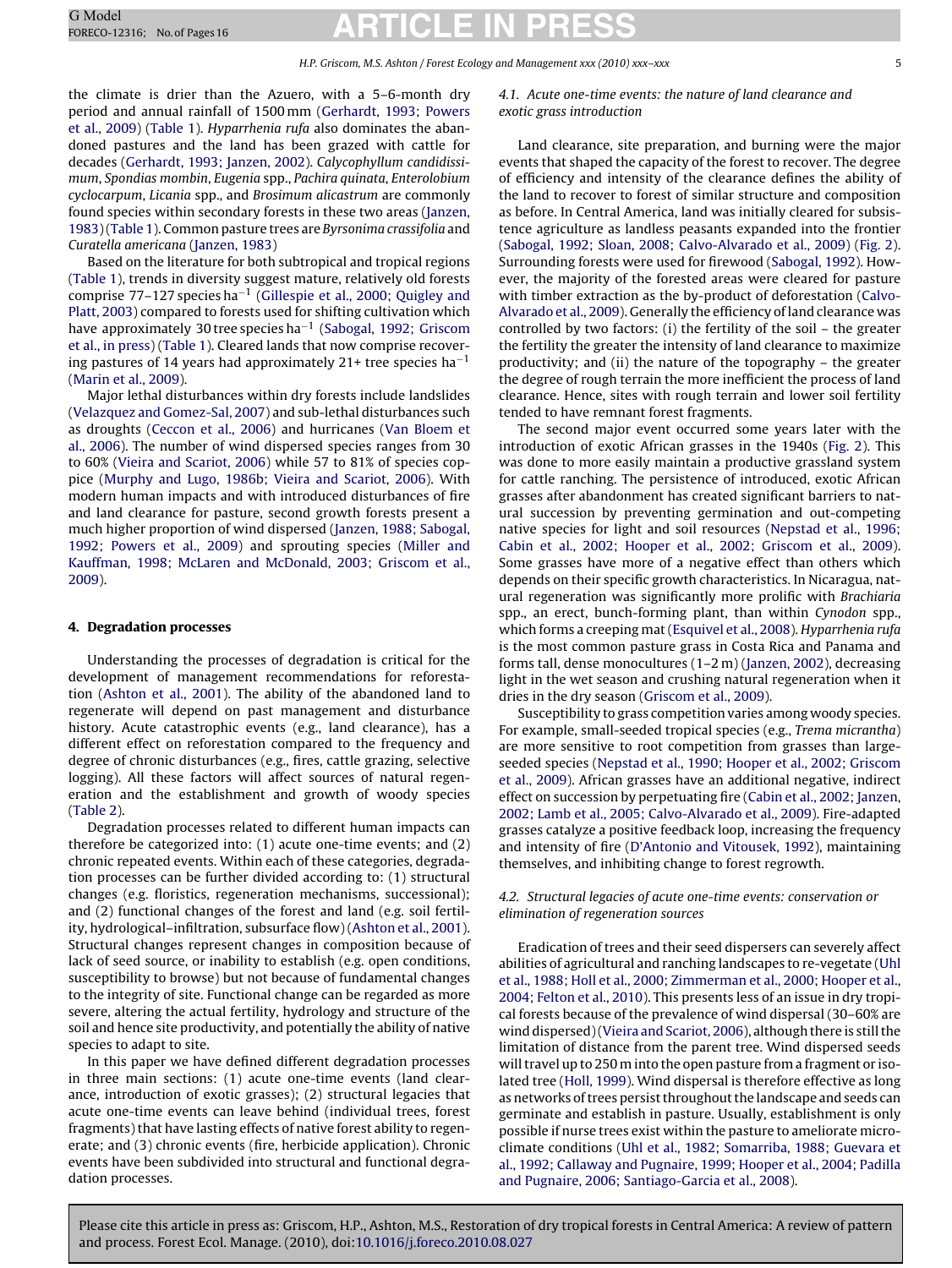#### **Table 2**

and process. Forest Ecol. Manage. (2010), doi:

Please cite this article in press as: Griscom, H.P., Ashton, M.S., Restoration of dry tropical forests in Central America: A review of pattern

<span id="page-5-0"></span>Please cite this article in press as: Griscom, H.P., Ashton, M.S., Restoration of dry tropical forests in Central America: A review of pattern<br>and process. Forest Ecol. Manage. (2010), doi:10.1016/j.foreco.2010.08.027

[10.1016/j.foreco.2010.08.027](dx.doi.org/10.1016/j.foreco.2010.08.027)

List of tree species that may be appropriate for enrichment planting or plantations in dry tropical regions of Central America. Species are organized by native versus exotic and dispersal mode. Under attributes, growth = f nitrogen=nitrogen-fixing, timber=valuable timber, NTFP=non-timber forest product (from [www.worldagroforestrycentre.org](http://www.worldagroforestrycentre.org/)), animals=fruit for attracting wildlife, nurse=facilitates natural regeneration in the understory, canopy <sup>=</sup> broad canopy for shade, delayed planting <sup>=</sup> should be introduced after canopy has been established.

| Native, abiotically dispersed                                                | Successional status                       | Seed dispersal     | Evergreen | Resistant<br>to fire | Low susceptibility<br>to browse | Attributes                  | Plantation or<br>trial species | Reference                                                                                                                                                   |
|------------------------------------------------------------------------------|-------------------------------------------|--------------------|-----------|----------------------|---------------------------------|-----------------------------|--------------------------------|-------------------------------------------------------------------------------------------------------------------------------------------------------------|
| Albizia adinocephala (Donn. Sm.)<br>Britton & Rose ex Record                 | Pioneer                                   | Wind               |           |                      |                                 | Nitrogen, Timber            | X                              | Wishnie et al. (2007), Parks et<br>al. (2010), Hall et al. (this issue)                                                                                     |
| Albizia guachapele, (Kunth) Dugand                                           | Pioneer                                   | Wind               |           |                      |                                 | Nitrogen, Timber            | X                              | Wishnie et al. (2007), Parks et<br>al. $(2010)$                                                                                                             |
| Astronium graveolens, Jacq.                                                  | Pioneer                                   | Wind               |           |                      |                                 | Timber, Growth              | X                              | Wishnie et al. (2007), Parks et<br>al. (2010), Hall et al. (this issue)                                                                                     |
| Calycophyllum candidissimum (Vahl) DC                                        | Late-successional                         | Wind               |           |                      |                                 | Growth, Timber              | X                              | Hooper et al. (2002), <sup>a</sup> Kalacska<br>et al. (2004), Wishnie et al.<br>(2007), Parks et al. (2010), Hall<br>et al. (this issue)                    |
| Cassia pallida Vahl.                                                         | Pioneer                                   | Wind               |           |                      | X                               |                             |                                | Stern et al. (2002)                                                                                                                                         |
| Cedrela odorata L.                                                           | Pioneer                                   | Wind               |           |                      | X                               | Growth, Timber              | X                              | Griscom et al. (2005), Parks et<br>al. (2010), Hall et al. (this issue)                                                                                     |
| Ceiba pentandra (L.) Gaertn.<br>Cochlospermum vitifolium (Willd.)<br>Spreng. | Late-successional<br>Short-lived, pioneer | Wind<br>Wind       |           | X                    |                                 | Growth, Timber, NTFP        | X                              | Weaver and Schwagerl (2008)<br>Janzen (1983), Hooper et al.<br>$(2004)^{a}$                                                                                 |
| Colubrina glandulosa Perkins<br>Cordia alliodora, (Ruiz & Pav.) Oken         | Pioneer<br>Long-lived pioneer             | Explosive<br>Wind  |           | $\mathbf X$          |                                 | Timber, Growth              | X                              | Hall et al. (this issue)<br>Janzen (1983), Hooper et al.<br>(2004), <sup>a</sup> Wishnie et al. (2007),<br>Parks et al. (2010), Hall et al.<br>(this issue) |
| Dalbergia retusa Hemsl.                                                      | Long-lived pioneer                        | Wind               |           |                      | X                               | Nitrogen, Timber            | X                              | Janzen (1983), Stern et al.<br>(2002), Kalacska et al. (2004),<br>Hall et al. (this issue)                                                                  |
| Diphysa robinoides, Benth.                                                   | Long-lived pioneer                        | Wind               |           |                      |                                 | Nitrogen, Growth            | X                              | Wishnie et al. (2007), Parks et<br>al. $(2010)$                                                                                                             |
| Gliricidia sepium (Jacq.) Kunth ex Walp.                                     | Long-lived pioneer                        | Explosive          | X         | X                    | X                               | Nitrogen, Growth, Timber,   |                                | Wishnie et al. (2007), Esquivel<br>et al. (2008), Parks et al. (2010),<br>Hall et al. (this issue), van<br>Breugel et al. (this issue)                      |
| Hippomane mancinella L.<br>Hura crepitans L.                                 | Pioneer<br>Long-lived pioneer             | Water<br>Explosive |           | X                    | X                               | Timber                      | X                              | Hall et al. (this issue), van                                                                                                                               |
| Luehea seemannii Triana & Planch                                             | Short-lived, pioneer                      | Wind               |           |                      |                                 |                             | X                              | Breugel et al. (this issue)<br>Wishnie et al. (2007), Parks et                                                                                              |
| Ochroma pyramidale, (Cav. ex Lam.)<br>Urb.                                   | Short-lived, pioneer                      | Wind               |           |                      |                                 | Growth, Nurse, Timber, NTFP | $\mathbf{X}$                   | al. (2010), Hall et al. (this issue)<br>Wishnie et al. (2007), Parks et<br>al. (2010), Hall et al. (this<br>issue), van Breugel et al. (this<br>issue)      |
| Pachira quinata (Jacq.) W.S. Alverson                                        | Mid-successional                          | Wind               |           |                      |                                 | Growth, Timber              | X                              | Wishnie et al. (2007), Kalacska<br>et al. (2004), Parks et al. (2010),<br>Hall et al. (this issue), van<br>Breugel et al. (this issue)                      |
| Swietenia macrophylla King                                                   | Long-lived Pioneer                        | Wind               |           |                      |                                 | Growth, Timber, Nurse, NTFP | X                              | Gerhardt (1993), Hall et al.<br>(this issue)                                                                                                                |
| Tabebuia spp.                                                                | Long-lived, Pioneer                       | Wind               |           |                      | X                               | Growth, Timber              | X                              | Stern et al. (2002), Wishnie et<br>al. (2007), Parks et al. (2010),<br>Hall et al. (this issue), van<br>Breugel et al. (this issue)                         |

H.P. Griscom, M.S. Ashton / Forest Ecology and Management xxx (2010) xxx–xxx

FORECO-12316; No. of Pages 16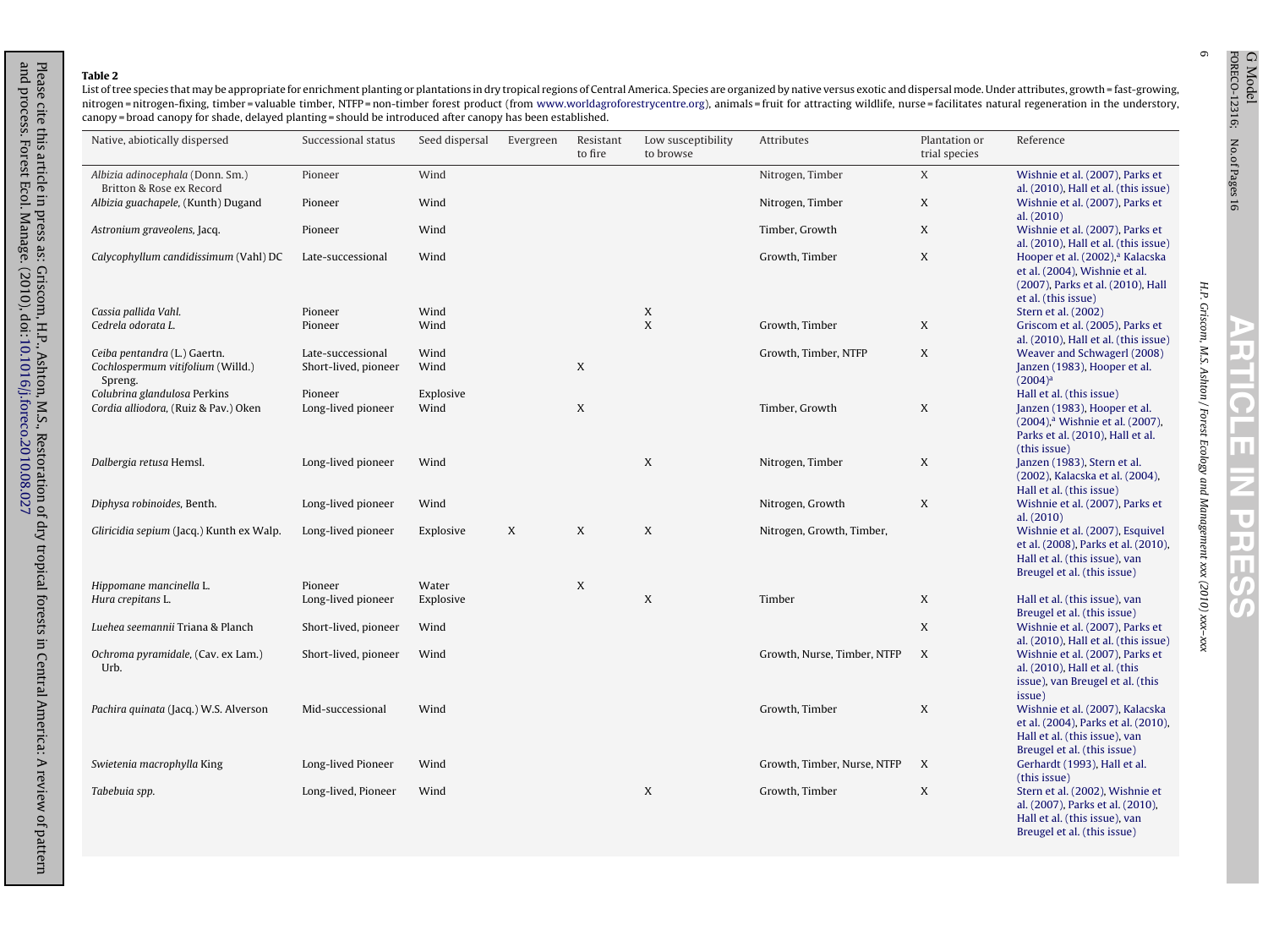| Native, biotically dispersed               | Successional status | Seed dispersal   | Evergreen | Resistant | Low susceptibility | Attributes                                         | Plantation or | Reference                                                                                                                                                                                       |
|--------------------------------------------|---------------------|------------------|-----------|-----------|--------------------|----------------------------------------------------|---------------|-------------------------------------------------------------------------------------------------------------------------------------------------------------------------------------------------|
|                                            |                     |                  |           | to fire   | to browse          |                                                    | trial species |                                                                                                                                                                                                 |
| Anacardium excelsum (Kunth)<br>Skeels      | Late-Successional   | Bat              | X         |           |                    | Animals, Timber                                    | X             | Janzen et al. (1976), Janzen<br>(1983), Hall et al. (this issue)                                                                                                                                |
| Andira inermis (W. Wright)<br>Kunth ex DC. | Late-successional   | Bat              | X         |           |                    | Nitrogen, Growth, Animals<br><b>NTFP</b>           |               | Janzen et al. (1976),<br>Zimmerman et al. (2000),<br>Weaver and Schwagerl (2008)                                                                                                                |
| Brosimum alicastrum Sw.                    | Late-successional   | Bat, Bird        | X         |           |                    | Animals, Delayed Planting,<br>NTFP, Timber         |               | Janzen (1983), Bonilla and Holl<br>(in press), Hall et al. (this issue)                                                                                                                         |
| Byrsonima crassifolia (L.) Kunth           | Savannah Colonist   | Bird             | X         |           |                    | Growth, Animals, NTFP, Timber                      |               | Janzen (1983), Hooper et al.<br>$(2002)a$ Hall et al. (this issue)                                                                                                                              |
| Bursera simaruba (L.) Sarg.                | Pioneer             | Bird, Monkey     |           |           |                    | Growth, Animal, Timber, NTFP                       | X             | Janzen (1988), Griscom et al.<br>(2007), Weaver and Schwagerl<br>(2008)                                                                                                                         |
| Cecropia spp.                              | Short-lived Pioneer | Bird, Bat        |           |           |                    | Animal                                             |               | Janzen (1983)                                                                                                                                                                                   |
| Coccoloba spp.                             | Pioneer             | Bird             |           |           | X                  | Animal                                             |               | Kalacska et al. (2004)                                                                                                                                                                          |
| Copaifera aromatica Dwyer                  | Late-successional   | Bird, Bat        | X         |           |                    | NTFP, Timber                                       |               | Griscom et al. (2005), Hall et al.<br>(this issue)                                                                                                                                              |
| Crescentia alata Kunth.                    | Long-lived Pioneer  | Rodent, Ungulate |           | X         |                    | <b>Growth NTFP</b>                                 | X             | Janzen (1983), Weaver and<br>Schwagerl (2008)                                                                                                                                                   |
| Curatella americana L.                     | Pioneer             | Bird             |           | X         |                    |                                                    |               | Janzen (1988), Heckadon<br>Moreno (1984)                                                                                                                                                        |
| Enterolobium cyclocarpum<br>(Jacq.) Griseb | Late-successional   | Ungulate, Rodent |           |           |                    | Nitrogen, Growth, Timber,<br>Animals, Canopy, NTFP | X             | Griscom et al. (2005), Wishnie<br>et al. (2007), Bonilla and Holl<br>(in press), Parks et al. (2010),<br>Hall et al. (this issue)                                                               |
| Erythrina fusca Lour.                      | Pioneer             | Water            |           |           |                    | Nitrogen, Nurse                                    | X             | Wishnie et al. (2007), Parks et<br>al. (2010), Hall et al. (this<br>issue), van Breugel et al. (this<br>issue)                                                                                  |
| Guazuma ulmifolia Lam.                     | Pioneer             | Bat, Ungulate    |           | X         | X                  | Growth, Animals, Nurse,<br>Canopy                  | X             | Janzen et al. (1976), Wishnie et<br>al. (2007), Esquivel et al.<br>(2008), Weaver and Schwagerl<br>(2008), Parks et al. (2010), Hall<br>et al. (this issue), van Breugel<br>et al. (this issue) |
| Hymenaea courbaril L.                      | Late-successional   | Rodent, Monkey   | X         |           |                    | Growth, Timber, NTFP                               | X             | Gerhardt (1993), Hall et al.<br>(this issue)                                                                                                                                                    |
| Manilkara chicle (Pittier) Gilly           | Late-successional   | Bat, Monkey      | X         |           |                    | Animals, Delayed Planting,<br><b>NTFP</b>          |               | Gerhardt (1993), Bonilla and<br>Holl (in press), Hall et al. (this<br>issue)                                                                                                                    |
| Muntingia calabura L.                      | Pioneer             | Bird, Bat        |           |           |                    | Animals, Growth, Nurse                             | X             | Jones et al. $(2004)^a$ , Hall et al.<br>(this issue), van Breugel et al.<br>(this issue)                                                                                                       |
| Samanea samen (Jacq.) Merr.                | Long-lived Pioneer  | Ungulate         |           |           |                    | Growth, Animals, Nurse,<br>Timber, Nitrogen        | X             | Janzen (1983), Sabogal (1992),<br>Wishnie et al. (2007), Hall et al.<br>(this issue)                                                                                                            |
| Sciadodendron excelsum Griseb.             | Pioneer             | Bird             |           |           |                    | Animals                                            |               | Kalacska et al. (2004)                                                                                                                                                                          |
| Spondias mombin L.                         | Long-lived Pioneer  | Bat, Monkey      |           |           |                    | Growth, Animals, Nurse, NTFP                       | X             | Janzen (1985), Hooper et al.<br>(2002) <sup>a</sup> , Wishnie et al. (2007),<br>Weaver and Schwagerl (2008),<br>Parks et al. (2010), Hall et al.<br>(this issue), van Breugel et al.            |
| Sterculia apetala (Jacq.) H.<br>Karst.     | Gap-colonist        | Rodent, Monkey   |           |           |                    | Growth, Animals                                    |               | (this issue)<br>Hooper et al. (2002) <sup>a</sup> , Hall et al.<br>(this issue)                                                                                                                 |
| Trema micrantha (L.) Blume                 | Short-lived Pioneer | Bird             |           |           |                    | Growth, Nurse                                      | X             | Janzen (1983), Hooper et al.<br>$(2002)^a$ . Jones et al. $(2004)^a$                                                                                                                            |

H.P. Griscom, M.S. Ashton / Forest Ecology and Management xxx (2010) xxx–xxx

**IRTICLE IN PRESS** 

H.P. Griscom, M.S. Ashton / Forest Ecology and Management xxx (2010) xxx-xxx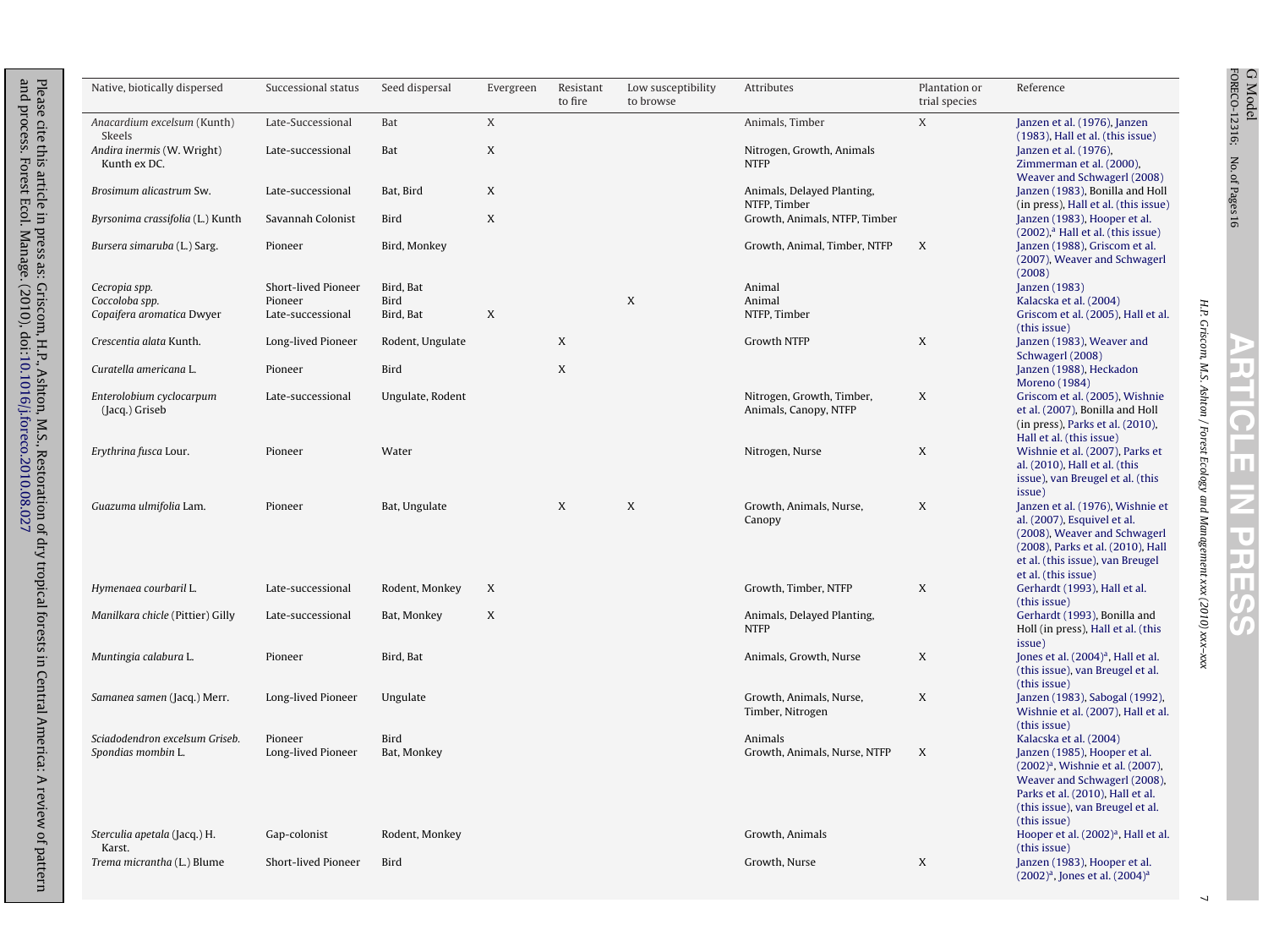<span id="page-7-0"></span>8 H.P. Griscom, M.S. Ashton / Forest Ecology and Management xxx (2010) xxx–xxx

 $\mathcal{L}^{\text{max}}_{\text{max}}$ 

Farmers in Central America frequently leave trees for livestock shelter, construction material for buildings and farm implements, edible fruit, firewood and fence posts ([Budowski, 1987; Guevara](#page-12-0) [et al., 1986; Harvey and Haber, 1999; Barrance et al., 2003; Leon](#page-12-0) [and Harvey, 2006; Garen et al., 2009; Harvey et al., this issue\)](#page-12-0) or leave riparian fringes or even sizable gallery forests – partly for stream bank stabilization but more frequently because the farmers are unable to control the vigor of riparian vegetation. Trees within riparian zones are also conserved to provide shade and cool water for the cattle [\(Garen et al., 2009\).](#page-13-0) Farmers also see riparian vegetation as direct competition with cattle for water and consequently, trees are often cut down or girdled ([Griscom et al., in press\).](#page-13-0) Farmers might also remove trees that may harm cattle (Samanea saman, Cecropia spp., Gliricidia sepium) [\(Harvey et al., this issue\).](#page-13-0) Live fences are often created to enclose livestock and to maintain property boundaries. The most commonly chosen species (Gliricidia sepium, Erythrina spp.) also fix nitrogen, thereby improving the soils [\(Harvey et al., 2005\).](#page-13-0) These fences unintentionally serve as important wildlife corridors and habitat within the agricultural landscape [\(Leon and Harvey, 2006; Harvey et al., 2005\).](#page-13-0) All these practices increase the likelihood of success for establishing a new forest [\(Guevara et al., 1986; Harvey and Haber, 1999; Estrada et al.,](#page-13-0) [2000; Harvey et al., 2005; Esquivel et al., 2008\)](#page-13-0) ([Fig. 3\).](#page-8-0) The number and diversity of trees depends in large part on the ideologies, beliefs, and needs of landowners. This in turn will affect the rate and diversity of forest succession when the land is abandoned.

#### 4.3. Chronic repeated events: fire, herbicide, and cattle

#### 4.3.1. Structural effects

Fire is an introduced disturbance regime that inhibits woody regeneration and therefore restoration efforts in dry forest ecosystems [\(Hopkins, 1983; Rundel and Boonpragob, 1995; Zanne and](#page-13-0) [Chapman, 2001; Janzen, 2002; Fensham et al., 2003\).](#page-13-0) Frequent burning also changes species and successional process, as fireresistant native vegetation (e.g., G. ulmifolia, B. crassifolia, Coccoloba spp.) ([Table 2\)](#page-5-0) will survive while fire-intolerant species (e.g. Sterculia apetala, Genipa americana, Ceiba pentandra, Cecropia spp.) [\(Hooper et al., 2002\)](#page-13-0) will be eradicated. Fire-resistant species often have thick bark, larger seeds, and/or prolific root/shoot coppicing [\(Hooper et al., 2002; Otterstrom and Schwartz, 2006\).](#page-13-0) Consequently, the diversity of the regenerating forest is expected to be lower when fire is a recurring part of the system ([Bullock,](#page-12-0) [1985; Swaine et al., 1990; Medina, 2005; Hooper et al., 2004\).](#page-12-0) In addition to fire, herbicide application is a common practice to eliminate unwanted stump sprouts (e.g., Psidium guajava, Tabebuia sp., Casearia arguta) [\(Harvey et al., this issue\).](#page-13-0) Annual application of herbicide further destroys the regeneration capacity of the land and increases surface soil erosion.

Lastly, like fire and herbicide, cattle act as a natural selection agent, favoring species that are unpalatable (e.g., Acacia collinsii, Hura crepitans, Cedrela odorata), that they disperse (e.g., G. ulmifolia, E. cyclocarpum), or that can readily resprout after being damaged by browsing or trampling (e.g., G. ulmifolia, Gliricidia sepium) [\(Table 2\).](#page-5-0) In Nicaragua, some of the most dominant species in dry pastures were pioneer species that were dispersed by cattle (G. ulmifolia, Cassia grandis, E. cyclocarpum, Leucaena shannonii) [\(Esquivel et al.,](#page-12-0) [2008\).](#page-12-0) In Panama, G. ulmifolia dominated the pasture landscape because farmers favored it for fodder, it readily sprouts and its seeds are dispersed by cattle ([Griscom et al., 2009\).](#page-13-0) For the most part, cattle negatively affect tree seedling growth and survival by trampling and browsing on tree seedlings ([Guevara et al., 1986;](#page-13-0) [Guevara and Laborde, 1993; Williams-Linera et al., 1998; Gillespie](#page-13-0) [et al., 2000; Griscom et al., 2005, 2009\);](#page-13-0) thereby reducing diversity and abundance of natural regeneration (see exclusion experiments by [Griscom et al., 2009\).](#page-13-0) Likewise, cattle exclusion has been used

| Table 2 (Continued)                                       |                     |                |           |                      |                                 |                                                                |                                |                                                                                                       |
|-----------------------------------------------------------|---------------------|----------------|-----------|----------------------|---------------------------------|----------------------------------------------------------------|--------------------------------|-------------------------------------------------------------------------------------------------------|
| <b>Exotic Species</b>                                     | Successional status | Seed dispersal | Evergreen | Resistant<br>to fire | Low susceptibility<br>to browse | Attributes                                                     | Plantation or<br>trial species | Reference                                                                                             |
| Acacia mangium Willd.                                     | Pioneer             | Wind           |           | ×                    |                                 | Nitrogen, Nurse, Timber                                        | ×                              | Otsamo (1999), Wishnie et al.<br>(2007), Hall et al. (this issue),<br>van Breugel et al. (this issue) |
| Albizia lebbeck (L.) Benth.<br>Casuarina equisetifolia L. | Pioneer<br>Pioneer  | Wind<br>Wind   | ×         | ×                    |                                 | Nitrogen, Nurse, Timber,<br>Nitrogen, Nurse, Timber<br>Animals | ×                              | Parrotta (1999)<br>Parrotta (1992)                                                                    |
| Eucalyptus robusta Sm.                                    | Pioneer             | Wind           |           | ×                    |                                 | Nurse, Timber                                                  | ×                              | Sabogal (1992), Parrotta<br>$(1999)^a$                                                                |
| Gmelina arborea Roxb. ex Sm.                              | Pioneer             | <b>Birds</b>   |           | ×                    |                                 | Animals, Nurse, Timber, NTFP                                   | ×                              | Janzen (2002), Hall et al. (this<br>issue)                                                            |
| Leucaena leucocephala (Lam.)<br>de Wit                    | Pioneer             | Wind           | ×         | ×                    | ×                               | Nitrogen, Nurse, Timber, NTFP                                  | ×                              | 1999), Santiago-Garcia et al.<br>Sabogal (1992), Parrotta                                             |
| Pinus caribaea Morelet                                    | Pioneer             | Wind           | ×         | ×                    |                                 | Nurse, Timber, NTFP                                            | ×                              | ugo et al. (1988), Ashton et al.<br>$^{6}$ (8661)<br>(2008)                                           |
| Tectona grandis L.f.                                      | Pioneer             | Wind           |           | ×                    |                                 | Timber                                                         | ×                              | Wishnie et al. (2007), Hall et al<br>(this issue), van Breugel et al.<br>(this issue)                 |
| a Information not from dry tropical forests.              |                     |                |           |                      |                                 |                                                                |                                |                                                                                                       |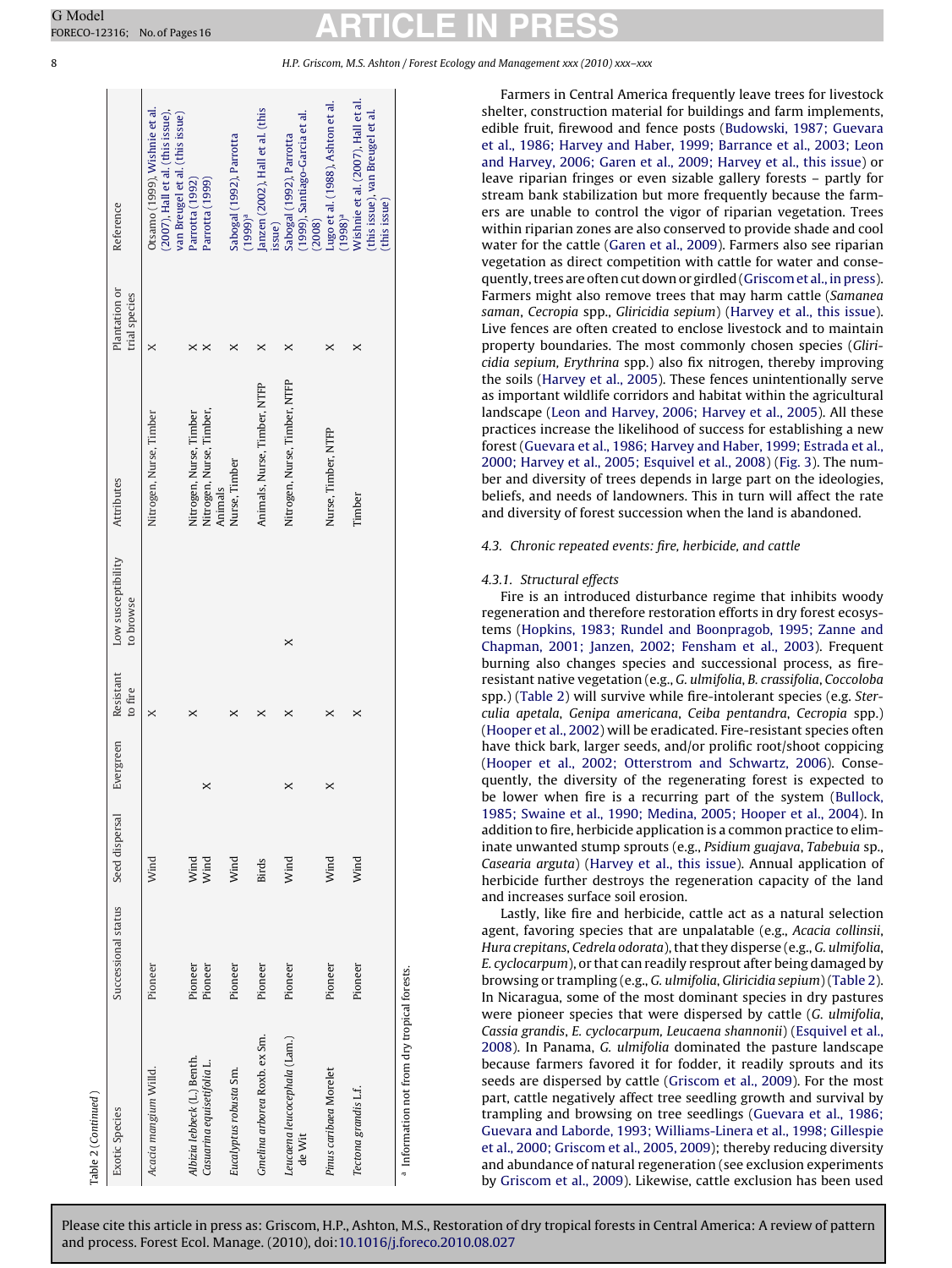H.P. Griscom, M.S. Ashton / Forest Ecology and Management xxx (2010) xxx-xxx

<span id="page-8-0"></span>

**Fig. 3.** Restoration pathways of dry tropical forests for different biological and social circumstances. The assumption is that abandoned pastures have been historically grazed by cattle and burned frequently. See [Table 2](#page-5-0) for rationale of selected tree species.

to restore Hawaii dry tropical forests, if grass can be eliminated as well to avoid fire [\(Cabin et al., 2002\).](#page-12-0)

#### 4.3.2. Functional effects

The combination of yearly pasture burning, hilly topography, and heavy rainfall, during the wet season, such as on the southern side of the Azuero peninsula, has caused severe top soil erosion and a steady decline in soil fertility ([Heckadon Moreno, 1984\).](#page-13-0) Total soil nitrogen can decline by 23–60% [\(Johnson and Wedin, 1997;](#page-13-0) [Ellingson et al., 2000; Garcia-Oliva et al., 2006; Sandoval-Perez et](#page-13-0) [al., 2009\)](#page-13-0) while soil carbon can decline 18–47% in dry regions of Central America [\(Johnson and Wedin, 1997; Garcia-Oliva et al.,](#page-13-0) [2006; Sandoval-Perez et al., 2009\).](#page-13-0) The conversion of forest to pas-

ture, grazed for more than 20 years resulted in a loss of 10 Mg ha<sup>-1</sup> C in moist forest ecosystems of Panama ([Neumann-Cosel et al., this](#page-14-0) [issue\).](#page-14-0) However, soil carbon results should be interpreted with caution. Within wet systems, studies have indicated that this change in carbon is only detected at soil depths below 10 cm ([Schedlbauer](#page-14-0) [and Kavanagh, 2008\).](#page-14-0) Other studies have found no changes in soil carbon between forest and pasture [\(Powers and Veldkamp, 2005\)](#page-14-0) or at least not until secondary forests are over 20 years ([Neumann-](#page-14-0)Cosel [et al., this issue\).](#page-14-0) Discrepancies in the literature with regards to soil carbon are most likely due to differences in soil type, landuse history and agricultural use between sites ([Neumann-Cosel et](#page-14-0) [al., this issue\).](#page-14-0) Soil phosphorus results are mixed. In two studies, no difference in phosphorous levels was detected between forest and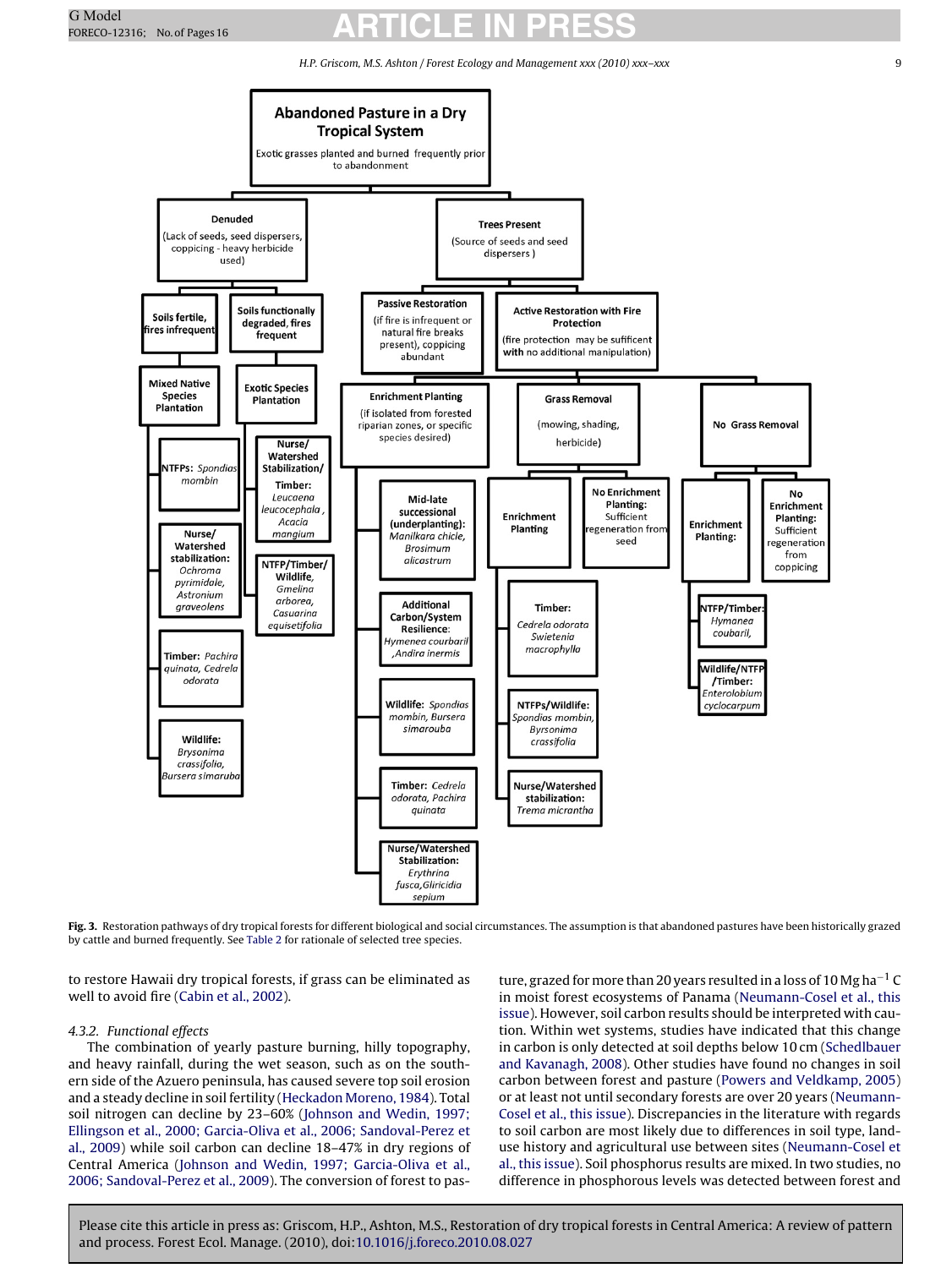pasture ([Johnson and Wedin, 1997; Garcia-Oliva et al., 2006\)](#page-13-0) but a third study showed a 60% decline [\(Sandoval-Perez et al., 2009\).](#page-14-0) The decline in available nutrients (carbon, nitrogen, and potentially phosphorous) can limit the rate, kind and nature of regrowth ([Janzen, 2002; Sandoval-Perez et al., 2009\).](#page-13-0)

Decades of cattle grazing have also changed the soil and decreased land productivity ([Heckadon Moreno, 1984; Janzen,](#page-13-0) [1988; Uhl et al., 1988; Sabogal, 1992\).](#page-13-0) Cattle compact the soil, thereby increasing bulk density, reducing infiltration and increasing surface water runoff [\(Holl, 1999\).](#page-13-0) This in turn reduces subsurface soil water availability [\(Martinez and Zinck, 2004;](#page-13-0) [Zimmerman et al., 2006; Germer et al., 2010\).](#page-13-0) No data were found on the effect of land conversion in dry tropical forests on soil structure properties but within wet tropical forests converted to pasture, bulk density increased by 27–63% ([Neill et al.,](#page-14-0) [1997; Martinez and Zinck, 2004\),](#page-14-0) penetration resistance (MPa) increased by 90% [\(Martinez and Zinck, 2004\),](#page-13-0) infiltration decreased by 90–94% [\(Zimmerman et al., 2006; Germer et al., 2010\)](#page-15-0) and soil porosity declined by 20% [\(Martinez and Zinck, 2004\).](#page-13-0) All such trends would suggest the soils would become more droughty, with greater portions of water moving off the land surface rather than moving more slowly through the soil subsurface; and when rains do come the increased compaction and smaller micropore space make the soils more prone to water logging, and more anoxic ([Martinez and](#page-13-0) [Zinck, 2004\).](#page-13-0)

#### 4.4. Summary of degradation processes

Although the degradation processes associated with cattle ranching may be similar between wet and dry tropical forests, the impact of the disturbances and the speed and success of recovery can differ ([Vieira and Scariot, 2006\).](#page-14-0) Differences suggest that dry forests are slower to recover, with higher proportions of sprout origin and wind dispersed trees that are fire tolerant ([Murphy and](#page-14-0) [Lugo, 1986a; Janzen, 2002; Vieira and Scariot, 2006\).](#page-14-0) Shorter, more unpredictable wet periods and longer, harsher dry seasons, which is sometimes accentuated by excessive drainage from coarse soil, make water limitation an important factor. Limiting water provides for slower growth rates as compared to the wetter forest on the Atlantic side of the region [\(Wishnie et al., 2007; Quesada](#page-15-0) [et al., 2009; Parks et al., 2010\),](#page-15-0) and may play a role in affecting reproductive capacity as well [\(Murphy and Lugo, 1986a\).](#page-14-0)

In summary, forest restoration requires a clear understanding of degradation process for successful reforestation to occur under different environmental conditions and social values ([Ashton et al.,](#page-12-0) [2001; Garen et al., 2009\).](#page-12-0) The consequence of dry tropical forest degradation is simplification; with tree species remaining that are (1) stump sprouters; (2) inedible to cattle or dispersed by cattle; (3) resistant to fire; (4) tolerant to the desiccating conditions of the pasture environment; (5) wind dispersed; and (6) have some human use and have therefore been selectively kept in the landscape either as isolated trees or live fences.

#### **5. Restoration models**

Natural successional processes can be facilitated with minimal intervention (e.g., land protection) or with intensive practices (e.g., site preparation, plantations). Within these two extremes is a range of other restoration techniques, some of which have been experimentally examined within dry tropical forest [\(Gerhardt, 1993;](#page-13-0) [Janzen, 2002; Griscom et al., 2005, 2009; Wishnie et al., 2007; Parks](#page-13-0) [et al., 2010; Hall et al., this issue; van Breugel et al., this issue\).](#page-13-0)

Five different management techniques are described below in order of investment in terms of cost, time, and maintenance. The five techniques from least investment to most comprise: (1) a hands-off approach (passive restoration) requiring very little input besides minimal protection from logging and cattle grazing; (2) additional protection from fire during the dry season to increase rate and diversity of succession; (3) enrichment planting of native tree species to introduce diversity and/or economic value; (4) removing or controlling grasses to increase survival and growth rate of planted and naturally regenerated seedlings or sprout growth; and lastly (5) an option to uniformly plant exotic or native species tree species because sites have been modified to an extent that few native species can establish or no seed source exists. Selected reforestation options will therefore depend upon history of past management and desired social value.

#### 5.1. Passive restoration

Natural regeneration has a very low maintenance cost and may be the most practical option for the restoration of large areas ([Aide,](#page-12-0) [2000; Hooper et al., 2004\).](#page-12-0) However, this is a risky pathway if thresholds have been crossed, increasing the likelihood of arrested succession [\(Lamb et al., 2005\).](#page-13-0) Passive restoration has been found to be most effective in the moist tropics if soils are not severely degraded and remnant forests and trees remain in the landscape [\(Aide, 2000\).](#page-12-0) Four conditions need to be recognized and characterized if passive restoration is to succeed: (1) the presence of legacy trees; (2) the nature and amount of forested riparia; (3) the species composition and diversity of legacy trees and riparia; and (4) the nature of site heterogeneity (aspect, slope, soil type).

#### 5.1.1. Legacy pasture trees are important facilitators of tree regeneration within pastures

Isolated, linear or clustered trees enable seed dispersers to persist in agricultural landscapes by providing habitat and resources that are scarce in the open pasture environment [\(Guevara et al.,](#page-13-0) [1986; Nepstad et al., 1991; Guevara and Laborde, 1993; Harvey et](#page-13-0) [al., this issue\).](#page-13-0) Bird and bat seed dispersers forage on the fleshy fruited pasture trees (e.g., B. crassifolia, Spondias mombin, Eugenia coloradoensis, Sciadodendron excelsum) ([Griscom et al., 2007\).](#page-13-0) By foraging on such trees they can facilitate seed dispersal and enlarge patches of animal-dispersed species around isolated pasture trees (Uhl et al., 1981; Guevara and Laborde, 1993; McClanahan [and Wolfe, 1993; Nepstad et al., 1996; Slocum and Horvitz, 2000;](#page-14-0) [Janzen, 2002; Griscom et al., 2007\).](#page-14-0) Seed rain has been found to be much greater beneath isolated trees than in the open pasture [\(Uhl et al., 1981; Willson and Crome, 1989; Guevara and Laborde,](#page-14-0) [1993; Cardosa da Silva et al., 1996; Nepstad et al., 1996; Slocum](#page-14-0) [and Horvitz, 2000\).](#page-14-0)

Trees also improve microclimate conditions for wind and animal-dispersed species by reducing solar radiation, lowering air and soil temperature, reducing soil water evaporation, and decreasing the risk of fire [\(Uhl et al., 1982; Somarriba, 1988; Guevara et al.,](#page-14-0) [1992; Callaway and Pugnaire, 1999; Padilla and Pugnaire, 2006;](#page-14-0) [Santiago-Garcia et al., 2008; Hooper et al., 2004\).](#page-14-0) Seedlings display greater growth and survival under nurse trees as long as cattle are excluded ([Williams-Linera et al., 1998; Sanchez-Velazquez et](#page-15-0) [al., 2004; Santiago-Garcia et al., 2008\).](#page-15-0) In Puerto Rico, seedlings showed greater performance beneath the canopy of isolated trees of Leucaena leucocephala as compared to the open ([Santiago-Garcia](#page-14-0) [et al., 2008\)](#page-14-0) while in Mexico, Brosimum alicastrum seedlings had higher survival and growth under deciduous pasture trees than in the open [\(Sanchez-Velazquez et al., 2004\).](#page-14-0)

### 5.1.2. Forest riparia are critical sources of bird and bat

disseminated seed and moderators of edge environments

The presence of forested riparian zones is an even greater resource and predictor of passive restoration success than iso-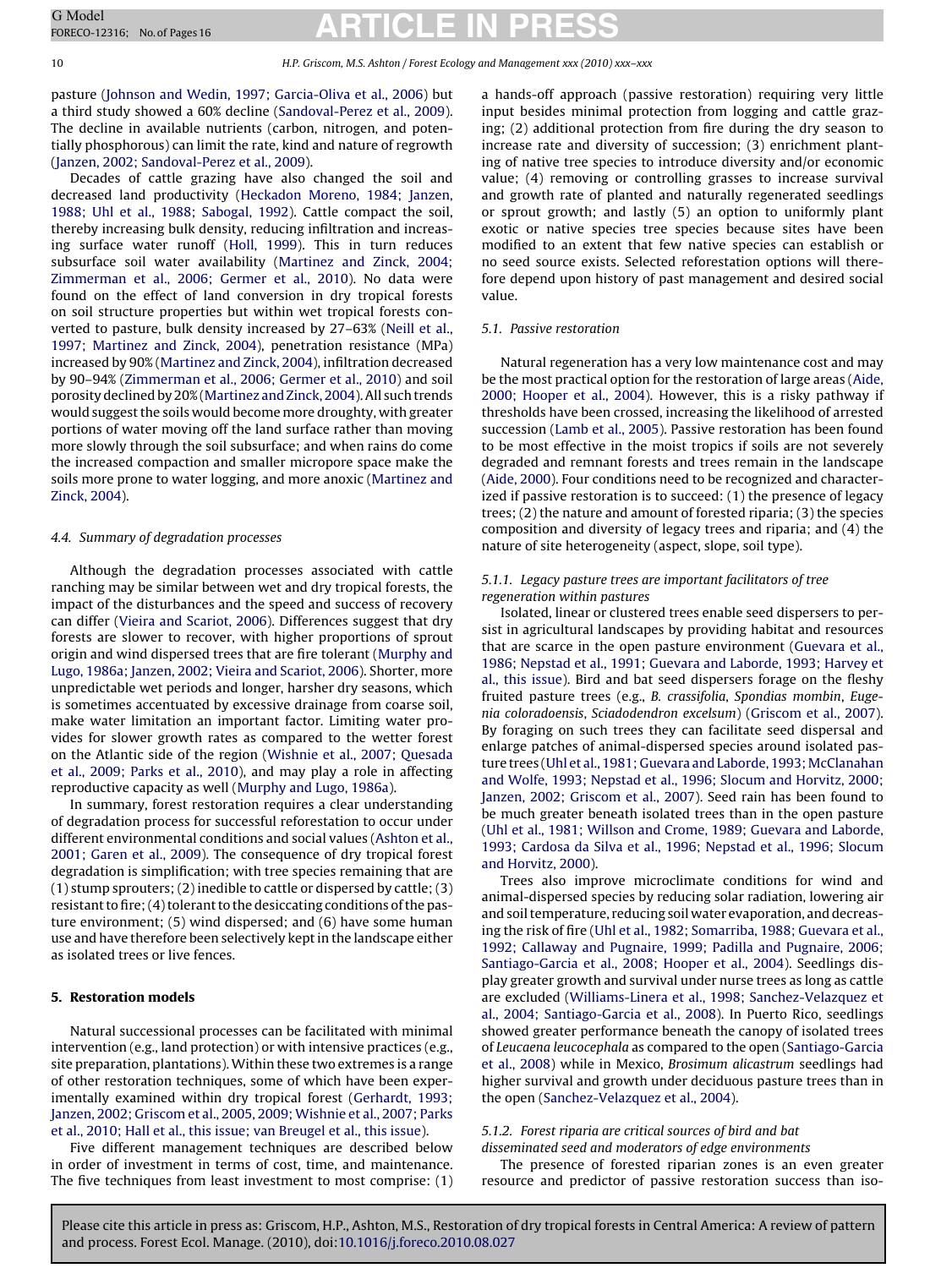#### H.P. Griscom, M.S. Ashton / Forest Ecology and Management xxx (2010) xxx–xxx 11

lated trees ([Griscom et al., 2009\).](#page-13-0) Forested riparian zones facilitate the regeneration of relatively diverse second growth forests after pasture abandonment ([Griscom et al., 2009\).](#page-13-0) Studies showed that frugivorous birds and bats visited riparian zones and were the major dispersers of seeds into the adjacent open pasture ([Nepstad](#page-14-0) [et al., 1990; Gerhardt and Hytteborn, 1992; Guevara et al., 1992;](#page-14-0) [Aide, 2000; Griscom et al., 2007\).](#page-14-0) Experimental plots associated with forested riparian zones had significantly greater stem density, basal area, and diversity than plots that were away from riparian zones or associated with denuded riparia ([Griscom et](#page-13-0) [al., 2009\).](#page-13-0) Riparia also act to moderate climates by acting as windbreaks, and providing increased shade and humidity during the dry season and acting as a fire break ([Pettit and Naiman,](#page-14-0) [2007\).](#page-14-0)

#### 5.1.3. A diversity of legacy trees provides a diversity of regeneration

The diversity of species composition of pasture trees, live fences and riparian zones is also important. For example, in Panama, crown morphology and presence of fleshy fruit (or pulpy aril) was found to be an important factor in determining regeneration diversity beneath isolated trees of E. cyclocarpum, which have broad canopies and edible fruit [\(Griscom, 2004\);](#page-13-0) and within mixed native species plantations, with Inga spp. recruiting more tree seedlings than six other species [\(Jones et al., 2004\).](#page-13-0) In contrast, the dominance of certain pasture trees (e.g., G. ulmifolia and Cordia alliodora, which represented more than half of all inventoried pasture trees) will limit the diversity of regenerating forest ([Griscom et al., in](#page-13-0) [press\).](#page-13-0)

#### 5.1.4. Variation in soil fertility and microclimate influences rates of colonization and growth

Regeneration is influenced by the nature of the site, in terms of available soil moisture and nutrients, soil compaction, and shade. Regeneration is less diverse, with slower rates of colonization and growth on exposed ridges than on slopes or depressions due to lower soil moisture availability during the dry season, and greater levels of exposure to high radiation regimes [\(Janzen, 2002; Griscom](#page-13-0) [et al., 2009\).](#page-13-0) Soils on exposed slopes and ridges are also more unstable, with greater levels of erosion and surface runoff ([Ashton, 1992\),](#page-12-0) and with lower levels of soil nutrients [\(Laurance et al., 1999; Cox](#page-13-0) [et al., 2002; Takyu et al., 2002; Wood et al., 2006\).](#page-13-0)

#### 5.2. Protection from fire and cattle – a human induced disturbance regime

Removal of cattle can increase susceptibility to fire because fuel loads increase as grass biomass accumulates ([Janzen, 2002\).](#page-13-0) The solution in Guanacaste after removing the cattle was to intensively protect the property from fire. This was determined to be the only means of securing natural dry forest regeneration in abandoned pastures ([Janzen, 2002\).](#page-13-0) However, using cattle to control fire, rather than creating fire breaks, has been suggested and implemented in Costa Rica as a more economic alternative ([Barboza, 1995; Stern](#page-12-0) [et al., 2002\)](#page-12-0) but browse on tree seedlings, lowers species diversity, diminishes structural complexity, and increases future grass competition ([Conklin, 1987; Milchunas et al., 1988; Stern et al.,](#page-12-0) [2002; Griscom et al., 2009\).](#page-12-0) Species that are less susceptible to browse will be favored (e.g., Acacia collinsii, Dalbergia retusa, and Tabebuia ochracea), while species that are not will be eliminated (e.g., Calycophyllum candidissimum, P. quinata) ([Stern et al., 2002\)](#page-14-0) ([Table 2\).](#page-5-0)

#### 5.3. Enrichment planting with native tree species – facilitators of succession

Protection from cattle and fire is not sufficient if there are no sources of propagules for desired tree species. Enrichment planting can serve two purposes. The first purpose is to introduce native tree species when natural regeneration is lacking, poor in diversity, or missing important functional or economic species. Trees that might not colonize the pasture unassisted, such as late-successional, animal-dispersed, evergreen, or valuable timber species, are good candidates for reintroduction ([Nepstad et al., 1990; Sabogal, 1992;](#page-14-0) [Holl, 1999; Aide, 2000; Guariguata and Ostertag, 2001; Cole et al.,](#page-14-0) [this issue\)](#page-14-0) ([Table 2\).](#page-5-0) Some slower growing tree species may need to be reintroduced at a later stage when they are less susceptible to desiccation, (e.g., shade-tolerant, late-successional, evergreen species; Manilkara chicle, Copaifera aromatica) [\(Gerhardt, 1993;](#page-13-0) [Janzen, 2002; Griscom et al., 2005\).](#page-13-0) Such trees can be planted as seedlings or sowed directly as seeds ([Cole et al., this issue\).](#page-12-0) [Bonilla-Moheno and Holl \(in press\)](#page-12-0) had success with direct seeding of Brosimum alicastrum and more limited success with Manilkara zapota in the understory of an 8–15-year-old secondary forest in Mexico, suggesting that direct seeding is appropriate when second growth forest cover has already developed. However, rodent protection may be necessary for some seedlings (e.g., E. cyclocarpum). The rodent, Sigmodon hispidus, is abundant in pastures and was often found to girdle 2-year-old seedlings in Panama [\(Griscom et al.,](#page-13-0) [2005, 2007\).](#page-13-0) Protection from land crab herbivory may also be necessary in some coastal areas, as they prey on young tree seedlings (e.g., E. cyclocarpum, P. quinata) ([Lindquist and Carroll, 2004\).](#page-13-0)

The second purpose of enrichment planting is to accelerate succession. Simple plantings of fast-growing, broad but shallow crowned pioneers (e.g. Gliricidia sepium, Muntingia calabura), will ameliorate the harsh pasture microclimate conditions. Planted seedlings become nurse trees within a short period of time and can have positive effects on soil conditions, the microclimate, and seed dispersal, which may all present barriers to succession [\(Nepstad et](#page-14-0) [al., 1996; Tucker and Murphy, 1997; Holl et al., 2000; Zimmerman](#page-14-0) [et al., 2000; Cabin et al., 2002; Bandano et al., 2009\).](#page-14-0) Nurse trees can also help protect seedlings from fire ([Santiago-Garcia et al., 2008\).](#page-14-0) They facilitate islands of regeneration in a landscape that may be missing or lacking trees.

#### 5.4. Removal of invasive grasses – reducing competition and susceptibility to fire

Exotic grasses may need to be removed as they have been shown to represent a major barrier to forest succession in wet and dry tropics [\(Buschbacher et al., 1988; Guariguata and Ostertag, 2001;](#page-12-0) [Gerhardt and Fredriksson, 1995; Nepstad et al., 1996; Holl, 1998;](#page-12-0) [Hooper et al., 2002; Lamb et al., 2005; Craven et al., 2009\).](#page-12-0) The removal of grass with shading, herbicide, bulldozing or mowing is necessary where their competition with woody regeneration is particularly intense.

In moist tropical systems, the removal of non-native grasses has been found to increase growth rates of planted tree seedlings ([Holl,](#page-13-0) [1998; Hooper et al., 2002; Craven et al., 2009\)](#page-13-0) and increase the diversity of natural regeneration ([Holl et al., 2000\).](#page-13-0) Enrichment planting of several animal-dispersed species, which also occur in drier systems, B. crassifolia and Spondias mombin, was particularly successful in combination with the shading of an impenetrable grass, Saccharum spontaneum ([Hooper et al., 2002\).](#page-13-0)

In a case study on the Azuero peninsula, planting and natural regeneration response to exotic grass removal in dry tropical forests appeared to be species specific [\(Griscom et al., 2005, 2009\).](#page-13-0) Cedrela odorata performed well with the removal of Hyparrhenia rufa and Panicum maximum and Trema micrantha, a small-seeded,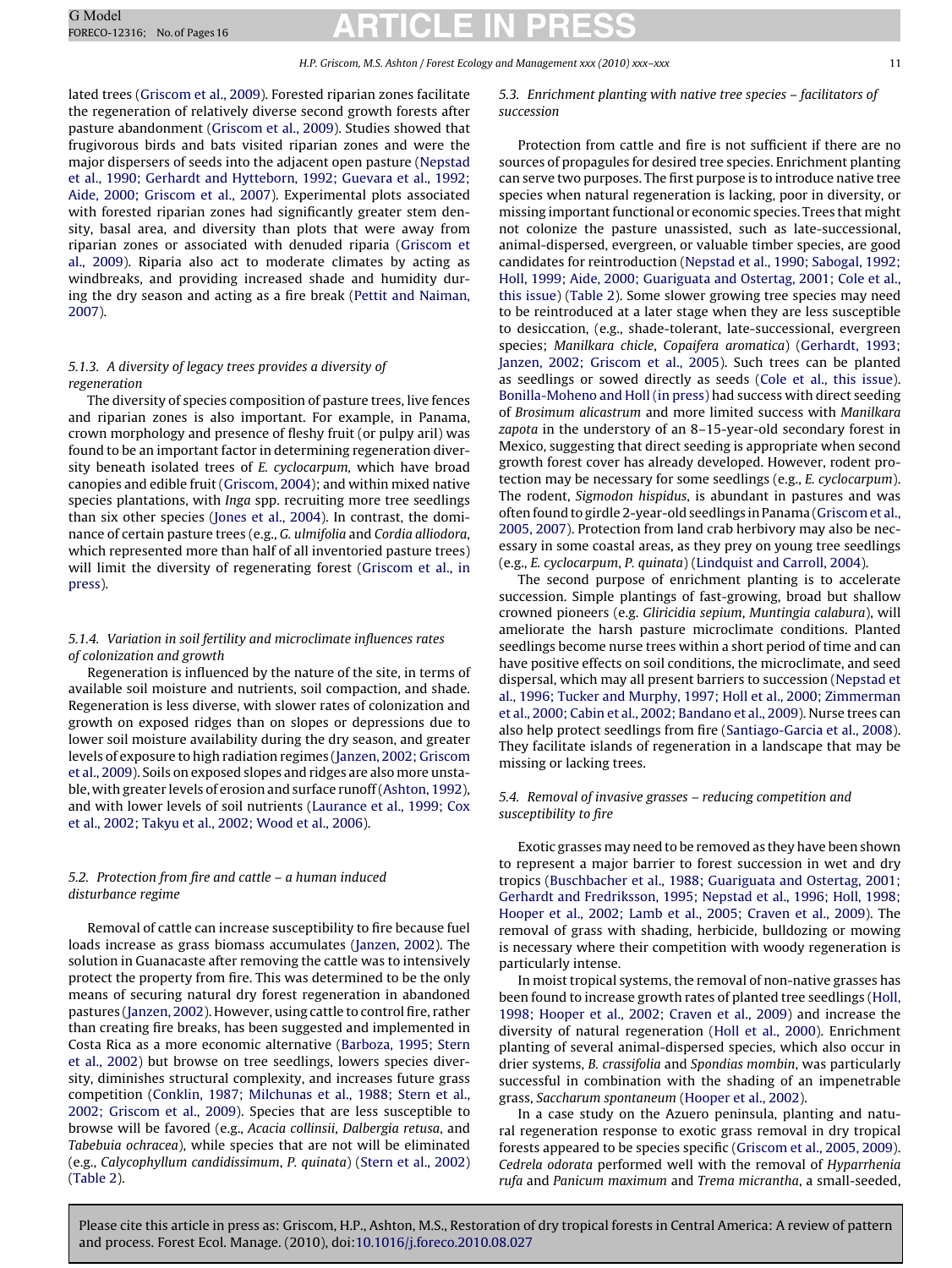#### 12 H.P. Griscom, M.S. Ashton / Forest Ecology and Management xxx (2010) xxx–xxx

light-demanding tree, regenerated by seed almost exclusively in grass removal plots. However, most natural regeneration of woody species did not benefit from grass removal treatments because of high surface soil temperatures, and desiccating environments and certain large-seeded trees (e.g. E. cyclocarpum and Hymenaea courbaril) performed best without grass removal (also see [Gerhardt,](#page-13-0) [1993\).](#page-13-0)

#### 5.5. Establishing plantations – changing soil structure and groundstory climate

The most intensive restoration projects are characterized by tree plantations. This involves a greater investment in time and money to start or accelerate succession in severely degraded areas or where sources of natural regeneration have been lost [\(Lugo,](#page-13-0) [1992; Parrotta, 1993; Parrotta et al., 1997; Lugo, 1997; Harrington,](#page-13-0) [1999; Guariguata and Ostertag, 2001; Zanne and Chapman, 2001;](#page-13-0) [Felton et al., 2010\).](#page-13-0)

Lands that would merit planting often have lost core functional attributes of site productivity (soil carbon, nitrogen, infiltration capacity). Such lands have usually been repeatedly burned, overgrazed, planted with exotic grass species, subjected to bulldozing or lost top soil through erosion, and/or devoid of parent tree seed sources [\(Uhl et al., 1988; Aide and Cavelier, 1994; Felton et al.,](#page-14-0) [2010\).](#page-14-0) If left alone, such lands can remain as a shrubby savanna or grassland in a state of arrested succession [\(Hopkins, 1983; Olivares](#page-13-0) [and Medina, 1992\).](#page-13-0) In such conditions plantations are a useful management tool to immediately start shading the groundstory, ameliorating soil structure and fertility, reducing the risk of fire and providing an economic return on investment from timber. Within a short amount of time, densely planted trees can promote establishment of secondary succession beneath by providing an immediate habitat for seed dispersers, and providing partial shade protection for young germinants [\(Lugo, 1992; Parrotta, 1993; Lugo, 1997;](#page-13-0) [Parrotta, 1999; De Souza and Batista, 2004; Jones et al., 2004\).](#page-13-0)

#### 5.5.1. A role for exotic tree plantations

Exotic species plantations are the most traditional approach, involving monocultures or a mix of a few species ([Leopold et al.,](#page-13-0) [2001; Wishnie et al., 2007; Parks et al., 2010\).](#page-13-0) The general perception is that exotic plantations produce high quality timber but low levels of plant diversity, and are therefore ineffective in restoration [\(Lamb et al., 2005\).](#page-13-0) However, experimental treatments have shown that exotic trees can facilitate relay floristics in landscapes that are in a state of arrested succession by serving as a habitat for seed dispersers, shading out competitive grasses, reducing groundstory fires, and ameliorating soil structure and infiltration capacity ([Parrotta, 1992, 1999; Ashton et al., 1997, 1998; Shibayama et al.,](#page-14-0) [2006\).](#page-14-0) In cases where sites have changed irrevocably to other vegetative states, use of exotics may be the most realistic and only satisfactory course of action.

Some species will be more effective than others at stimulating succession, depending on canopy characteristics [\(Table 2\).](#page-5-0) For example, Leucaena leucocephala creates a thin canopy with a moderately shaded understory, fixes nitrogen, has readily decomposed leaf litter that provides a nitrogen rich mulch, and suppresses grasses, supporting a diversity of natural regeneration ([Parrotta,](#page-14-0) [1995, 1999; Santiago-Garcia et al., 2008\).](#page-14-0) Albizia lebbeck, Casuarina equisetifolia and Eucalyptus robusta were also successful in supporting natural regeneration beneath their canopies ([Parrotta,](#page-14-0) [1992, 1999\).](#page-14-0) Casuarina equisetifolia, a nitrogen fixer that adds high amounts of carbon to the mineral soil, was especially effective in attracting frugivorous bats even though it does not produce fleshy fruits ([Parrotta, 1999\).](#page-14-0) Gmelina arborea has been the main plantation tree used in the moist forests of Guanacaste because of its ability to effectively shade out the African grasses, reduce susceptibility to fire, and facilitate second growth beneath ([Janzen,](#page-13-0) [2002\).](#page-13-0) Acacia mangium was a suitable nurse species in drier, more degraded sites ([Norisada et al., 2005; Parks et al., 2010\).](#page-14-0) However, Acacia magnium, can become highly invasive on some sites unless it is intermixed with other native species and harvested shortly thereafter ([Parks et al., 2010\).](#page-14-0) Plantations of other species, such as Tectona grandis, can be more detrimental to recruitment of native vegetation by casting dense shade, facilitating groundstory fires because of their large fire-prone leaves, and/or having an inability to attract seed dispersers [\(Healey and Gara, 2003\).](#page-13-0)

#### 5.5.2. Use of native species plantations and the value of mixtures

Native species plantations are appropriate in landscapes where barriers are less severe. Plantations have been found to effectively promote regeneration of a diverse suite of species [\(Butterfield,](#page-12-0) [1995; Haggar et al., 1997; Leopold et al., 2001; Jones et al., 2004\).](#page-12-0) Species selection is an important part of this process. Primary selection should be based on site suitability which can vary within a site based on aspect, slope position, soil drainage and soil fertility [\(Parks](#page-14-0) [et al., 2010; van Breugel et al., this issue\).](#page-14-0) Secondary species selection may involve other characteristics such as rarity, timber value or as wildlife food and habitat.

In the dry tropical region of the Azuero, Gliricidia sepium, Erythrina fusca, G. ulmifolia, Spondias mombin, Ochroma pyramidale, and P. quinata had the greatest heights and basal diameter after 2–3 years in open field trials [\(Wishnie et al., 2007; Parks et al., 2010;](#page-15-0) [van Breugel et al., this issue\)](#page-15-0) [\(Table 2\).](#page-5-0) Gliricida sepium and Erythrina fusca had growth and survival that were the same as the exotic species, Acacia mangium after 2 years ([Wishnie et al., 2007\).](#page-15-0) Three species, Spondias mombin, Ochroma pyramidale, and P. quinata are the most able to increase floristic diversity of a regenerating landscape, assuming the existing presence of G. ulmifolia and Gliricidia sepium.

Other factors should also be considered when selecting species. As with enrichment planting, some species can promote greater levels of natural regeneration because of their broad canopies and growth habits for perching birds (e.g., Inga spp.) ([Jones et al., 2004\)](#page-13-0) while other species will attract animals because of fruit (e.g., Bursera simaruba, Muntingia calabura) ([Griscom et al., 2007\).](#page-13-0) Careful consideration should also be given to phenological characteristics. A dominance of deciduous trees may decrease shade and provide increased competition from grasses while too many evergreen species may slow succession ([De Souza and Batista, 2004\).](#page-12-0) Mixtures of pioneer and mid- to late-successional species are recommended [\(Hooper et al., 2002, 2004; De Souza and Batista, 2004; Elliot et](#page-13-0) [al., 2003\).](#page-13-0) Pioneer species will grow quickly, often fix nitrogen, and shade out grasses ([Lamb et al., 2005\)](#page-13-0) (for Mesoamercia  $- E$ . cyclocarpum, Gliricidia sepium, Erythrina fusca, G. ulmifolia, Ochroma pyramidale, P. quinata); but structure, additional carbon sequestration and habitat quality will be enhanced, by slower growing evergreens (for Mesoamerica – Copaifera aromatica, Hymenaea courbaril, Manilkara chicle) and fruit-producing tree species (for Mesoamerica – Bursera simaruba, B. crassifolia, Inga spp., Muntingia calabura, Spondias mombin) ([Lamb et al., 2005\).](#page-13-0) Income can be increased by incorporating trees that produce timber and nontimber forest products (e.g. Anacardium excelsum, Cedrela odorata, Dalbergia retusa, Swietenia macrophylla, S. humilis, Tabebuia spp.) [\(Garen et al., 2009; Hall et al., this issue\).](#page-13-0)

#### **6. Conclusions**

Restoring dry tropical forests has become a priority as land continues to change in ownership in Central America. Reforesting pastures can preserve biodiversity, restore ecosystem services, and create working landscapes with valuable timber and non-timber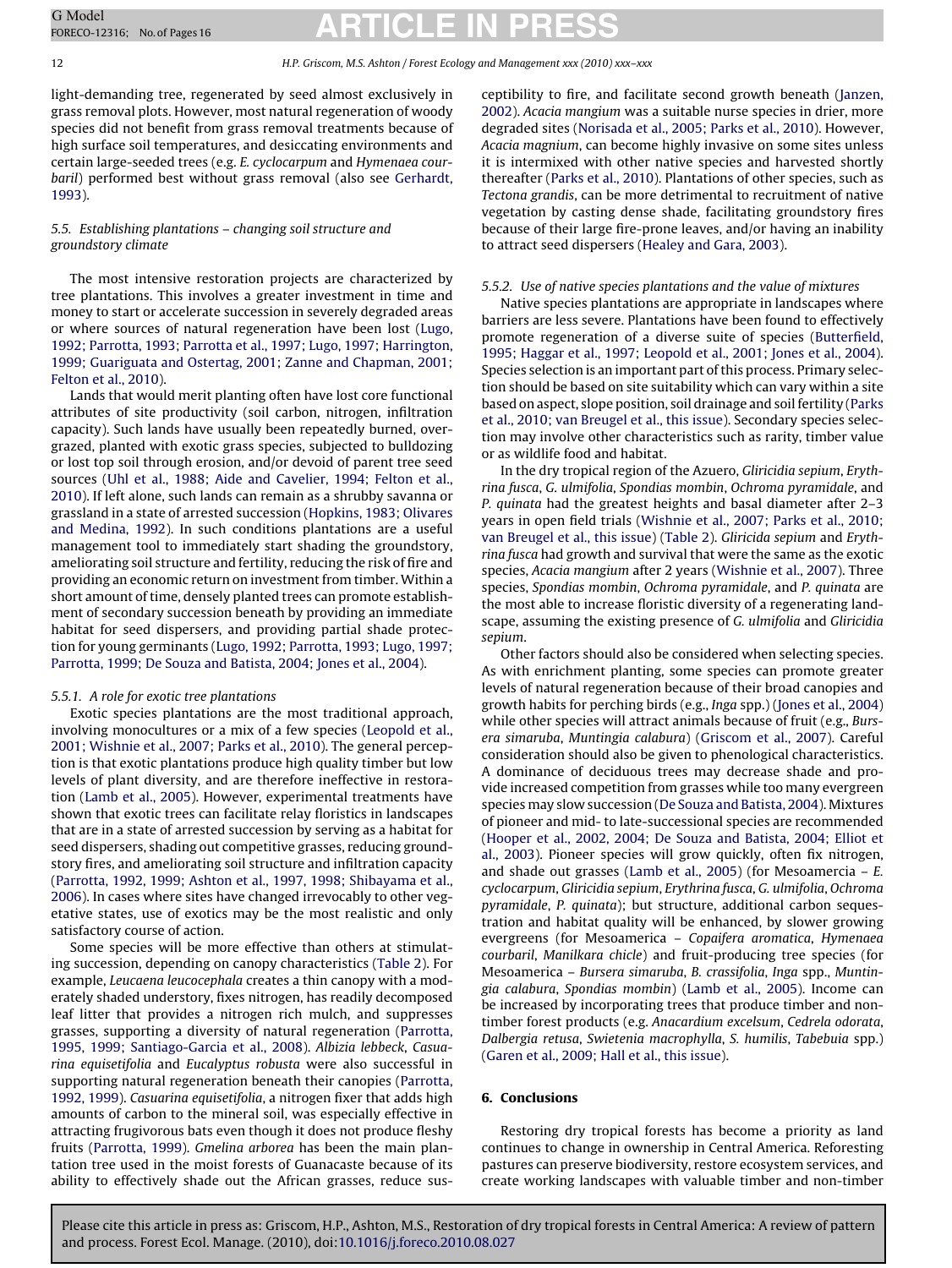#### H.P. Griscom, M.S. Ashton / Forest Ecology and Management xxx (2010) xxx–xxx 13

<span id="page-12-0"></span>forest products. Restoration will be more successful if practitioners have a solid understanding of the degradation processes and their appropriate restoration pathways given the specifics of social and biophysical circumstances (Ashton et al., 2001). Major barriers to regeneration in dry tropical forests are (1) a fire disturbance regime and (2) lack of a diversity of arboreal elements and forested riparian zones in some pastures. Invasive grasses and poor seed dispersal are secondary and indirectly affected by the first two factors. These barriers can be overcome with a variety of restoration techniques ([Fig. 3\).](#page-8-0) Exotic species plantations are only recommended on sites where native species would not perform well because of major barriers to growth, such as drought and fire and functional degradation in soil fertility and structure. On the other extreme, passive restoration has very strong potential if seed sources, microenvironmental heterogeneity, and sprout origin regeneration are present. The more trees and forested riparia are conserved, the more likely succession will take place unassisted. The most important management tool is fire protection, especially when there are no natural fire breaks (live fences, riparian zones). Removal of exotic grasses and/or enrichment planting depends on expense and desire for species additions (e.g. habitat value, carbon sequestration, watershed stabilization, income generation). The imbalance in the literature on restoration within dry tropical forests in Central America suggests a need for future experimental studies on the mechanisms underlying the limitations and benefits of different restoration pathways.

#### **Acknowledgements**

We would like to thank UNEP World Conservation Monitoring Centre for generously providing the dataset on the current distribution of dry tropical forests and John Kering and Bronson Griscom for GIS technical assistance.

#### **References**

- Aide, T.M., 2000. Forest regeneration in a chronosequence of tropical abandoned pastures: implications for restoration ecology. Restoration Ecology 8, 328–338. Aide, T.M., Cavelier, J., 1994. Barriers to lowland tropical forest restoration in the
- Sierra Nevada de Santa Marta, Colombia. Restoration Ecology 2, 219–229. Allen, W., 1988. Biocultural restoration of a tropical dry forest. BioScience 38,
- 156–161. Allen, W., 1989. Last stand in Guanacaste. The Sciences 29, 6–8.
- Ankersen, T.T., Regan, K.E., Mack, S.A., 2006. Towards a bioregional approach to trop-
- ical forest conservation: Costa Rica's greater Osa bioregion. Futures 38, 406–431. Arroyo-Mora, J.P., Sanchez-Azofeifa, G.A., Rivard, B., Calvo-Alvarado, J.C., Janzen, D., 2005. Dynamics in landscape structure and composition for the Chorotega region, Costa Rica from 1960 to 2000. Agricultural Ecosystems and Environment 106, 27–39.
- Ashton, M.S., 1992. Some measurements of the microclimate within a Sri Lankan tropical rainforest. Agricultural and Forest Meterology 59, 217–235.
- Ashton, M.S., Gamage, S., Gunatilleke, I.A.U.N., Gunatilleke, C.V.S., 1997. Restoration of a Sri Lankan rainforest: using Caribbean pine, Pinus caribaea, as a nurse for establishing late-successional tree species. Journal of Applied Ecology 34, 915–925.
- Ashton, M.S., Gamage, S., Gunatilleke, I.A.U.M., Gunatilleke, C.V.S., 1998. Using Caribbean pine to establish a mixed plantation: testing effects of pine canopy removal on plantations of rain forest species. Forest Ecology and Management 106, 211–222.
- Ashton, M.S., Gunatilleke, C.V.S., Singhakumara, B.M.P., Gunatilleke, I.A.U.N., 2001. Restoration pathways for rain forests in southwest Sri Lanka: a review of concepts and models. Forest Ecology and Management 154, 1–23.
- Bandano, E., Perez, D., Vergara, C.H., 2009. Love of nurse plants is not enough for restoring oak forests in a seasonally dry tropical environment. Restoration Ecology 17, 571–576.
- Barboza, G., 1995. Pastoreo controlado para control de incendios y restauración de bosque tropical seco, en el Parque Nacional Palo Verde, Guanacaste, Costa Rica. Informe de avance de resultados de monitoreo del proyecto, 12 de junio de 1995. Organización para Estudios Tropicales, San José, Costa Rica.
- Barrance, A.J., Flores, L., Padilla, E., Gordon, J.E., Schreckenberg, K., 2003. Trees and farming in the dry zone of southern Honduras I: campesino tree husbandry practices. Agroforestry Systems 59, 97–106.
- Becerra, J.X., 2005. Timing the origin and expansion of the Mexican tropical dry forest. PNAS 102, 10919–10923.
- Bonilla-Moheno, M., Holl, K.D., in press. Direct seeding to restore tropical matureforest species in areas of slash-and-burn agriculture. Restoration Ecology, [doi:10.1111/j.1526-100X.2009.00580](http://dx.doi.org/10.1111/j.1526-100X.2009.00580).
- Budowski, G., 1987. Living fences in tropical America, a widespread agroforestry practice. In: Gholz, H.L. (Ed.), Agroforestry: Realities, Possibilities and Potentials. Martinus Nijhoff Publishers, The Netherlands, pp. 169–178.
- Bullock, S.H., 1985. Breeding systems in the flora of a tropical deciduous forest in Mexico. Biotropica 17, 287–301.
- Burgos, A., Maass, J.M., 2004. Vegetation change associated with land-use in tropical dry forest areas of Western Mexico. Agriculture, Ecosystems, and Environment 104, 475–481.
- Buschbacher, R., Uhl, C., Serrão, E.A.S., 1988. Abandoned pastures in eastern Amazonia. II. Nutrient stocks in the soil and vegetation. Journal of Ecology 76, 682–699. Butterfield, R.P., 1995. Promoting biodiversity: advances in evaluating native species
- for reforestation. Forest Ecology and Management 75, 111–121. Cabin, R.J., Weller, S.G., Lorence, D.H., Cordell, S., Hadway, L.J., Montgomery, R., Goo, D., Urakami, A., 2002. Effects of light, alien grass, and native species additions on Hawaiian dry forest restoration. Ecological Applications 12, 1595–1610.
- Callaway, R.M., Pugnaire, F.I., 1999. Facilitation in plant communities. In: Pugnaire, F.I., Valladares, F. (Eds.), Handbook of Functional Plant Ecology. Marce Dekker, New York, pp. 623–649.
- Calvo-Alvarado, A., McLennan, B., Sanchez-Azofeifa, A., Garvin, T., 2009. Deforestation and forest restoration in Guanacaste, Costa Rica: putting conservation policies in context. Journal of Forest Ecology and Management 258, 931–940.
- Cardosa da Silva, J.M., Uhl, C., Murray, G., 1996. Plant succession, landscape management, and the ecology of frugivorous birds in abandoned Amazonian pastures. Conservation Biology 10, 491–503.
- Ceccon, E., Huante, P., Rincon, E., 2006. Abiotic factors influencing tropical dry forests regeneration. Brazilian Archives of Biology and Technology 49, 305–312.
- Chazdon, R.L., Finegan, B., Capers, R.S., Salgado-Negret, B., Casanoves, F., Boukili, V., Norden, N., 2010. Composition and dynamics of functional groups of trees during tropical forest succession in Northeastern Costa Rica. Biotropica 41, 31–40.
- Cole, R.J., Holl, K.D., Keene, C.L., Zahawi, R., in review, this issue. Direct seeding of late successional trees to restore tropical montane forest. Forest Ecology and Management.
- Colon, S.M., 2006. Recovery of a subtropical dry forest after abandonment of different land uses. Biotropica 38, 354–364.
- Conklin, N.L., 1987. The potential nutritional value to cattle of some tropical browse species from Guanacaste, Costa Rica. Ph.D. Thesis. Cornell University, New York.
- Cooke, R., Ranere, A.J., 1992. Prehistoric human adaptations to the seasonally dry forests of Panama. World Archaeology 24, 114–133.
- Cox, S.B., Willig, M.R., Scatena, F.N., 2002. Variation in nutrient characteristics of surface soils from the Luguillo Experimental Forest of Puerto Rico: a multivariate perspective. Plant and Soil 247, 189–198.
- Craven, D., Hall, J., Verjans, J.-M., 2009. Impacts of herbicide application and mechanical cleanings on growth and mortality of two timber species in Saccharum spontaneum grasslands of the Panama canal watershed. Restoration Ecology 17, 751–931.
- Daniels, A.E., Painter, K., Southworth, J., 2008. Milpa imprint on the tropical dry forest landscape in Yucatan, Mexico: remote sensing and field measurement of edge vegetation. Agriculture, Ecosystems, and Environment 123, 293–304.
- D'Antonio, C.M., Vitousek, P.M., 1992. Biological invasions by exotic grasses, the grass/fire cycle, and global change. Annual Review of Ecology and Systematics 23, 63–87.
- Denevan, W.M., 1992. The pristine myth: the landscape of the Americas in 1492. Annuals of the Association of American Geographers 82, 369–385.
- De Souza, F.M., Batista, J.L.F., 2004. Restoration of seasonal semideciduous forests in Brazil: influence of age and restoration design on forest structure. Forest Ecology and Management 191, 185–200.
- Dupuy, J.M., Chazdon, R.L., 2008. Interacting effects of canopy gap, understory vegetation, and leaf litter on tree seedling recruitment and composition in tropical secondary forests. Forest Ecology and Management 255, 3718– 3725.
- Duran, E., Meave, J.A., Lott, E.J., Segura, G., 2006. Structure and tree diversity patterns at the landscape level in a Mexican tropical deciduous forest. Boletin de la SociedadBotanica de Mexico 79, 43–60.
- Ellingson, L.J., Kauffman, J.B., Cummings, D.L., Sanford, R.L., Jaramillo, V.J., 2000. Soil N dynamics associated with deforestation, biomass burning and pasture conversion in a Mexican tropical dry forest. Forest Ecology and Management 137, 41–51.
- Elliot, S., Navakitbumrung, P., Kuarak, C., Zangkum, S., Anusarnsunthorn, V., Blakesley, D., 2003. Selecting framework tree species for restoring seasonally dry tropical forests in northern Thailand based on field performance. Forest Ecology and Management 184, 177–191.
- Esquivel, M.J., Harvey, C.A., Finegan, B., Casanoves, F., Skarpe, C., 2008. Effects of pasture management on the natural regeneration of neotropical trees. Journal of Applied Ecology 45, 371–380.
- Estrada, A., Cammarano, P., Coates-Estrada, R., 2000. Bird species richness in vegetation fences and in strips of residual rain forest vegetation at Los Tuxlas, Mexico. Biodiversity and Conservation 9, 1399–1416.
- Ewel, J.J., 1999. Natural systems as models for the design of sustainable systems of land use. Agroforestry Systems 45, 1–21.
- Felton, A., Knight, E., Wood, J., Zammit, C., Lindermayer, D., 2010. A meta-analysis of fauna and flora species richness and abundance in plantations and pasture lands. Biological Conservation 143, 545–554.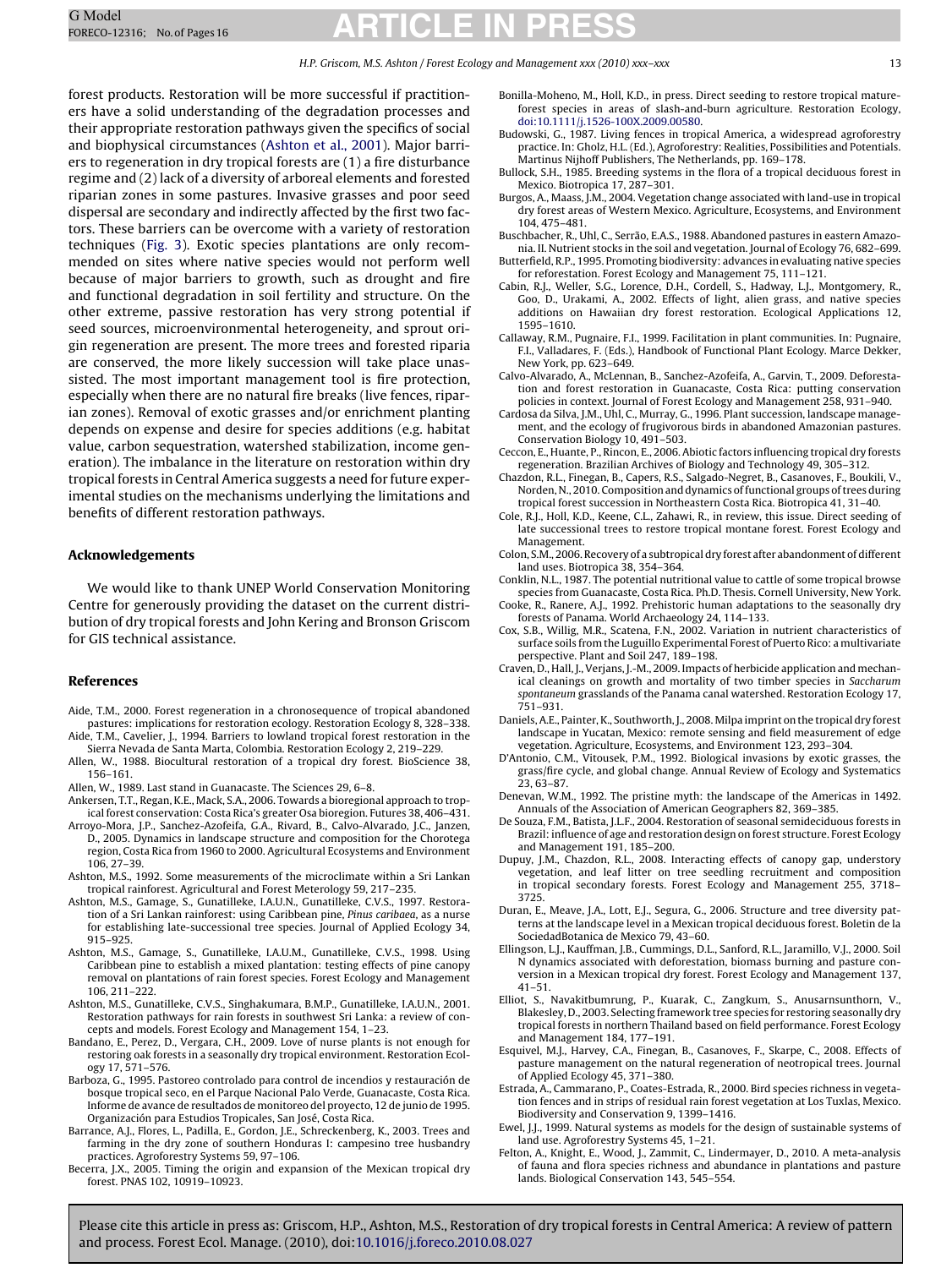<span id="page-13-0"></span>14 H.P. Griscom, M.S. Ashton / Forest Ecology and Management xxx (2010) xxx–xxx

- Fensham, R.J., Fairfax, R.J., Butler, D.W., Bowman, D.M.J.S., 2003. Effects of fire and drought in a tropical eucalypt savanna colonized by rain forest. Journal of Biogeography 30, 1405–1414.
- Garcia-Oliva, F., Gallardo Lancho, J.F., Montano, N.M., Islas, P., 2006. Soil carbon and nitrogen dynamics followed by a forest-to-pasture conversion in western Mexico. Agroforestry Systems 66, 93–100.
- Garen, E., Saltonstall, K., Slusser, J.L., Mathia, S., Ashton, M.S., Hall, J.S., 2009. An evaluation of farmers' experiences planting native trees in rural Panama: implications for reforestation with native species in agricultural landscapes. Agroforestry Systems 76, 219–236.
- Gerhardt, K., Hytteborn, H., 1992. Natural dynamics and regeneration methods in tropical dry forests: an introduction. Journal of Vegetation Science 3, 361–364.
- Gerhardt, K., 1993. Tree seedling development in tropical dry abandoned pasture and secondary forest in Costa Rica. Journal of Vegetation Science 4, 95–102.
- Gerhardt, K., 1996. Effects of root competition and canopy openness on survival and growth of tree seedlings in a tropical seasonal dry forest. Forest Ecology and Management 82, 33–48.
- Gerhardt, K., 1998. Leaf defoliation of tropical dry forests tree seedlings implications for survival and growth. Trees 13, 88–95.
- Gerhardt, K., Fredriksson, D., 1995. Biomass allocation by broad-leaf mahogany seedlings, Swietenia macrophylla (King), in abandoned pasture and secondary dry forest in Guanacaste, Costa Rica. Biotropica 27, 174–182.
- Germer, S., Neill, C., Krusche, A.V., Elsenbeer, H., 2010. Influence of land-use change on near-surface hydrological processes: undisturbed forest to pasture. Journal of Hydrology 380, 473–480.
- Gillespie, T.W., Grijalva, A., Farris, C.N., 2000. Diversity, composition, and structure of tropical dry forests in Central America. Plant Ecology 147, 37–47.
- Griscom, H.P., 2004. Rehabilitation of a dry tropical forest ecosystem in a cattle pasture matrix on the Azuero Peninsula, Panama. Ph.D. Dissertation. Yale School of Forestry and Environmental Studies, 262 pages.
- Griscom, H.P., Ashton, P.M.S., Berlyn, G.P., 2005. Seedling survival and growth of three native species in pastures: implications for dry forest rehabilitation. Forest Ecology and Management 218, 306–318.
- Griscom, H.P., Kalko, E.K.V., Ashton, P.M.S., 2007. Frugivory by small vertebrates within a deforested, dry tropical region of Central America. Biotropica 39, 278–282.
- Griscom, H.P., Griscom, B.W., Ashton, P.M.S., 2009. Forest regeneration from pasture in the dry tropics of Panama: effects of cattle, exotic grass, and forested riparia. Restoration Ecology 17, 117–126.
- Griscom, H.P., Connelly, A.B., Ashton, M.S., Wishnie, M.H., Deago, J., in press. The structure and composition of a tropical dry forest landscape after land clearance; Azuero Peninsula, Panama. Journal of Sustainable Forestry.
- Guariguata, M.R., Ostertag, R., 2001. Neotropical secondary forest succession: changes in structural and functional characteristics. Forest Ecology and Management 148, 185–206.
- Guevara, S., Purata, S., Van der Maarel, E., 1986. The role of remnant forest trees in tropical secondary succession. Vegetatio 66, 77–84.
- Guevara, S., Meave, J., Moreno-Casasola, P., Laborde, J., 1992. Floristic composition and structure of vegetation under isolated trees in neotropical pastures. Journal of Vegetation Science 3, 655–664.
- Guevara, S., Laborde, L., 1993. Monitoring seed dispersal at isolated standing trees in tropical pastures: consequences for local species availability. Vegetatio 107/108, 319–338.
- Haggar, J.,Wightman, K., Fisher, R., 1997. The potential of plantations to foster woody regeneration in lowland Costa Rica. Forest Ecology Management 99, 55–64.
- Hall, J.S., Love, B.E., Garen, E.J., Slusser J.L., Saltonstall, K., Mathias, S., Breugel, M. van, Ibarra, D., Wishnie, M.H., Ashton, M.S., in review, this issue. Tree plantations on farms: evaluating growth and potential for success. Forest Ecology and Management.
- Hansen, M.C., Stehman, S., Potapov, P.V., in press. Quantification of global gross forest cover loss. PNAS, doi:10.1073.
- Harrington, C.A., 1999. Forests planted for ecosystem restoration or conservation. New Forests 17, 175–190.
- Harrison, S., 1991. Population growth, land use, and deforestation in Costa Rica, 1950–1984. Interciencia 16, 83–93.
- Harvey, C.A., Haber, W.A., 1999. Remnant trees and the conservation of biodiversity in Costa Rican pastures. Agroforestry Systems 44, 37–68.
- Harvey, C.A., Villaneuva, C., Villacis, J., Chacon, M., Munoz, D., Lopez, M., Ibrahim, M., Gomez, R., Taylor, R., Martinez, J., Navas, A., Saenz, J., 2005. Contribution of live fences to the ecological integrity of agricultural landscapes. Agriculture, Ecosystems, and Environment 111, 200–230.
- Harvey, C., Villanueva, C., Esquivel, H., Gomez, R., Ibrahim, M., Lopez, M., Martinez, J., Munoz, D., Restrepo, C., Saenz, J., Villacis, J., in review, this issue. Conservation value of dispersed trees cover threatened by pasture management. Forest Ecology and Management.
- Healey, S.P., Gara, R.J., 2003. The effect of a teak (Tectona grandis) plantation on the establishment of native species in an abandoned pasture in Costa Rica. Forest Ecology and Management 176, 497–507.
- Heckadon Moreno, S., 1984. Panama's expanding cattle front: the Santeño Campesinos and the colonization of the forests. Ph.D. Dissertation. University of Essex.
- Holden, C., 1986. Regrowing a dry tropical forest. Science 234, 809–810.
- Holdridge, L.R., 1967. Life Zone Ecology. Tropical Science Center, San Jose, Costa Rica.
- Holl, K.D., 1998. Effects of above and below ground competition of shrubs and grass on Calophyllum brasiliense seedling growth in abandoned tropical pasture. Forest Ecology and Management 109, 187–195.
- Holl, K.D., 1999. Factors limiting tropical rain forest regeneration in abandoned pasture: seed rain, seed germination, microclimate, and soil. Biotropica 31, 229–242.
- Holl, K.D., Loik, M.E., Lin, E.H.V., Samuels, I.A., 2000. Tropical montane forest restoration in Costa Rica: overcoming barriers to dispersal and establishment. Restoration Ecology 8, 339–349.
- Hooper, E.R., Condit, R., Legendre, P., 2002. Responses of 20 native tree species to reforestation strategies for abandoned farmland in Panama. Ecological Applications 12, 1626–1641.
- Hooper, E.R., Legendre, P., Condit, R., 2004. Factors affecting community composition of forest regeneration in deforested, abandoned land in Panama. Ecology 85, 3313–3326.
- Hopkins, B., 1983. Successional processes. In: Bourliere, F. (Ed.), Tropical Savannas. Elsevier, New York, pp. 605–616.
- Janzen, D., 1983. Costa Rican Natural History. The University of Chicago Press, Chicago.
- Janzen, D.H., 1985. Spondias mombin is culturally deprived in Megafauna-free forest. Journal of Tropical Ecology 1, 131–155.
- Janzen, D.H., 1988. Tropical dry forests, the most endangered major tropical ecosystem. In: Wilson, E.O. (Ed.), Biodiversity. National Academy Press, Washington, DC, pp. 130–137.
- Janzen, D.H., 2002. Tropical dry forest: area de conservacion Guanacaste, northwestern Costa Rica. In: Perrow, M., Davy, A.J. (Eds.), Handbook of Ecological Restoration, vol. II. Cambridge University Press, Cambridge, UK, pp. 559–583.
- Janzen, D.H., Miller, A., Hackforth-Jones, J., Pond, C.M., Hooper, K., Janos, D.P., 1976. Two Costa Rican bat-generated seed shadows of Andira inermis (Leguminosae). Ecology 57, 1068–1075.
- Johnson, N.C., Wedin, D.A., 1997. Soil carbon, nutrients, and mycorrhizae during conversion of dry tropical forest to grassland. Ecological Applications 7, 171– 183.
- Jones, E.R., Wishnie, M.H., Deago, J., Sautu, A., Cerezo, A., 2004. Facilitating natural regeneration in Saccharum spontaneum (L.) grasslands within the Panama Canal Watershed: effects of tree species and tree structure on vegetation recruitment patterns. Forest Ecology and Management 191, 171–183.
- Kalacska, M., Sanchez-Azofeia, G.S., Calvo-Alvarado, J.C., Quesada, M., Rivard, B., Janzen, D.H., 2004. Species composition, similarity and diversity in three successional stages of a seasonally dry tropical forest. Forest Ecology and Management 200, 227–247.
- Kauffman, J.B., Steele, M.D., Cummings, D.L., Jaramillo, V.J., 2003. Biomass dynamics associated with deforestation, fire, and conversion to cattle pasture in a Mexican tropical dry forest. Forest Ecology and Management 176, 1–12.
- Kull, C.A., Ibrahim, C.K., Meredity, T.C., 2010. Tropical forest transitions and globalization: neo-liberalism, migration, tourism, and international conservation agendas. Society and Natural Resources 20, 723–737.
- Lamb, D., Erskine, P.D., Parrotta, J.A., 2005. Restoration of degraded tropical forest landscapes. Science 310, 1628–1632.
- Laurance, W.F., Fearnside, P.M., Laurance, S.G., Delamonica, P., Lovejoy, T.E., Rankinde Merona, J.M., Chambers, J.Q., Cascon, C., 1999. Relationship between soils and Amazon. Forest biomass: a landscape-scale study. Forest Ecology and Management 118, 127–138.
- Lebrija-Trejos, E., Bongers, F., Perez-Garcia, E.A., Meave, J.A., 2008. Successional change and resilience of a very dry tropical deciduous forest following shifting agriculture. Biotropica 40, 422–431.
- Letcher, S.G., Chazdon, R.L., 2009. Rapid recovery of biomass, species richness and species composition in a forest chronosequence in Northeastern Costa Rica. Biotropica 41, 608–617.
- Leon, M.C., Harvey, C.A., 2006. Live fences and landscape connectivity in a neotropical agricultural landscape. Agroforestry Systems 68, 15–26.
- Leopold, A.C., Andrus, R., Finkeldey, A., Knowles, D., 2001. Attempting restoration of wet tropical forests in Costa Rica. Forest Ecology and Management 142, 243–249. Lindquist, E.S., Carroll, C.R., 2004. Differential seed and seedling predation by crabs:
- impacts on tropical coastal forest composition. Oecologia 141, 661–671. Lugo, A.E., 1986. In: Wilson, E.O. (Ed.), Estimating Reductions in the Diversity of
- Tropical Forest Species. Biodiversity National Academy, Washington, DC, pp. 58–70.
- Lugo, A.E., Brown, S., Chapman, J., 1988. An analytical review of production rates and stemwood biomass of tropical forest plantations. Forest Ecology and Management 23, 179–200.
- Lugo, A.E., 1992. Tree plantations for rehabilitating damaged forest lands in the tropics. In: Wali, M.K. (Ed.), Ecosystem Rehabilitation. Volume 2. Ecosystem Analysis and Synthesis. SPB Academic Publishing, The Hague, The Netherlands, pp. 247– 255.
- Lugo, A.E., 1997. The apparent paradox of reestablishing species richness on degraded lands with tree monocultures. Forest Ecology and Management 99, 9–19.
- Maass, J.M., 1995. Conversion of tropical dry forest to pasture and agriculture. In: Bullock, S.H., Mooney, H.A., Medina, E. (Eds.), Seasonally dry Tropical Forest. Cambridge University Press, Cambridge, MA, pp. 399–422.
- Marin, G.C., Mulualem, T., Gonzalez-Rivas, B., Oden, P.C., 2009. A chronosequence analysis of forest recovery on abandoned agricultural fields in Nicaragua. Journal of Forestry Research 20, 213–222.
- Martinez, L.J., Zinck, J.A., 2004. Temporal variation of soil compaction and deterioration of soil quality in pasture areas of Colombian Amazonia. Soil and Tillage Research 75, 3–17.
- McClanahan, T.R., Wolfe, R.W., 1993. Accelerating forest succession in a fragmented landscape: the role of birds and perches. Conservation Biology 7, 279–288.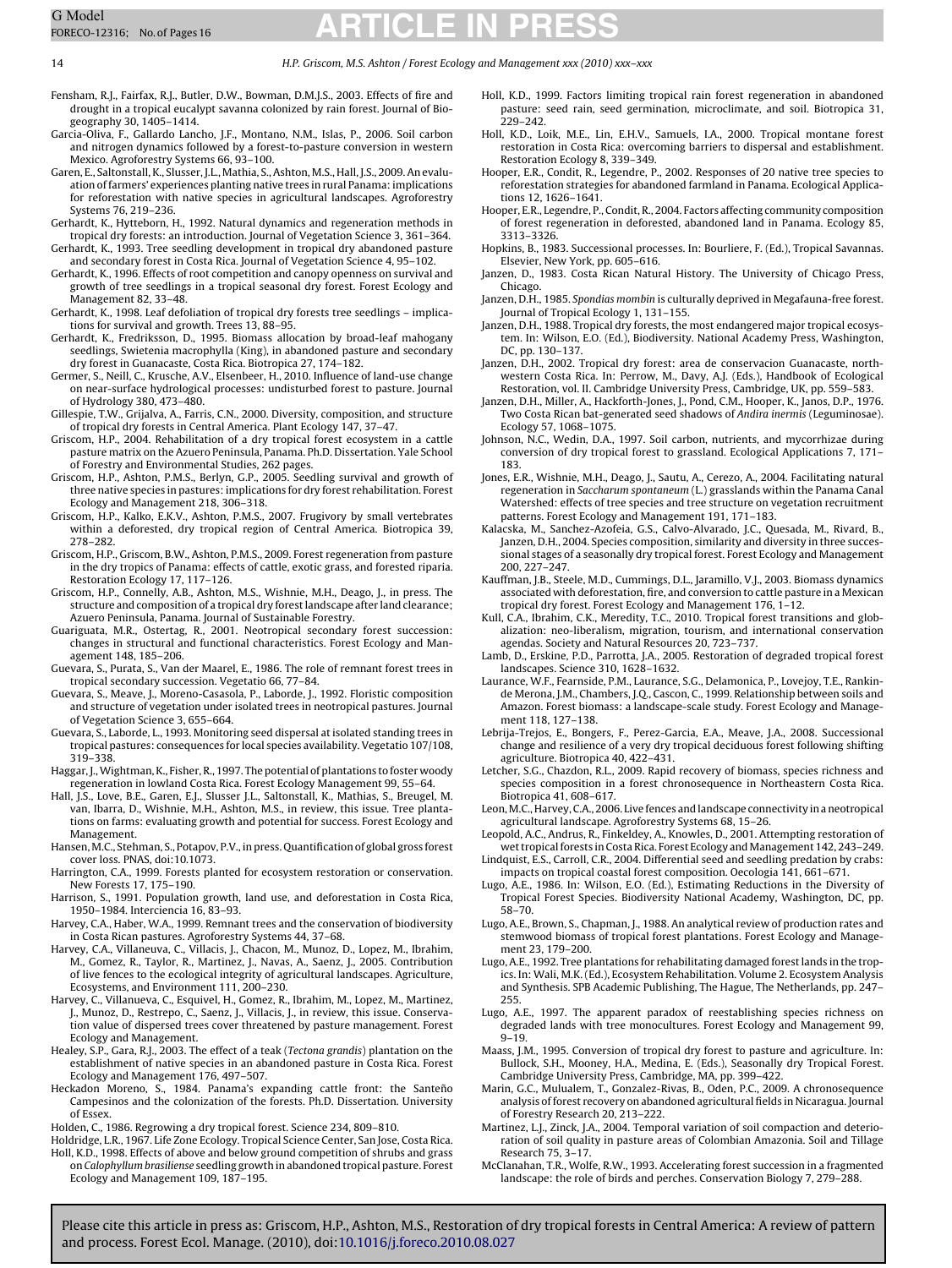#### H.P. Griscom, M.S. Ashton / Forest Ecology and Management xxx (2010) xxx–xxx 15

- <span id="page-14-0"></span>McLaren, K.P., McDonald, M.A., 2003. Seedling dynamics after different intensities of human disturbance in a tropical dry limestone forest in Jamaica. Journal of Tropical Ecology 19, 567–578.
- Medina, E., 2005. Diversity of life forms of higher plants in neotropical dry forest. In: Bullock, S.H., Mooney, H.A., Medina, E. (Eds.), Seasonally Dry Tropical Forest. Cambridge University Press, Cambridge, MA, pp. 221–224.
- Milchunas, D.G., Sala, O.E., Lauenroth, W.K., 1988. A generalized model of the effects of grazing by large herbivores on grassland community structure. American Naturalist 132, 87–106.
- Miles, L., Newton, A.C., DeFries, R.S., Ravilious, C., May, I., Blyth, S., Kapos, V., Gordon, J.E., 2006. A global overview of the conservation status of tropical dry forests. Journal of Biogeography 33, 491–505.
- Miller, P.M., Kauffman, J.B., 1998. Seedling and sprout response to slash-and-burn agriculture in a tropical deciduous forest. Biotropica 30, 538–546.
- Mizrahi, A., Prado, J.M.R., Jimenez-Osornio, J., 1997. Composition, structure and management potential of secondary dry tropical vegetation in two abandoned henequen plantations of Yucatan, Mexico. Forest Ecology and Management 96, 273–282.
- Mooney, H.A., Bullock, S.H., Medina, E., 1995. Introduction. In: Bullock, S.H., Mooney, H.A., Medina, E. (Eds.), Seasonally Dry Tropical Forest. Cambridge University Press, Cambridge, MA, pp. 1–8.
- Murphy, P.G., Lugo, A.E., 1986a. Ecology of tropical dry forest. Annual Review of Ecology and Systematics 17, 67–88.
- Murphy, P.G., Lugo, A.E., 1986b. Stucture and biomass of a subtropical dry forest in Puerto Rico. Biotropica 18, 89–96.
- Murphy, P.G., Lugo, A.E., 1987. Structure and biomass of a subtropical dry forest in Puerto Rico. Biotropica 18, 89–96.
- Murphy, P.G., Lugo, A.E., 1995. Dry forests of Cental America and the Caribbean. In: Bullock, S.H., Mooney, H.A., Medina, E. (Eds.), Seasonally Dry Tropical Forest. Cambridge University Press, Cambridge, MA, pp. 9–34.
- Neill, C., Melillo, J.M., Steudler, P.A., Cerri, C.C., Moraes, J.F.L., Piccolo, M.C., Brito, M., 1997. Soil carbon and nitrogen stocks following forest clearing for pasture in the southwestern Brazilian Amazon. Ecological Applications 7, 1216–1225.
- Nepstad, D., Uhl, C., Serrao, E.A., 1990. Surmounting barriers to forest regeneration in abandoned, highly degraded pastures: a case study from Paragominas, Para, Brazil. In: Andersson, A.A. (Ed.), Alternatives to Deforestation: Steps Towards Sustainable Use of the Amazon Rain Forest. Columbia University Press, New York, pp. 215–229.
- Nepstad, D.C., Uhl, C., Serrao, E.A., 1991. Recuperation of a degraded Amazonian landscape: forest recovery and agricultural restoration. Ambio 20, 248– 255.
- Nepstad, D., Uhl, C., da Silva, J.M.C., 1996. A comparative study of tree establishment in abandoned pasture and mature forest in eastern Amazonia. Oikos 76, 25–39.
- Neumann-Cosel, Zimmermann, B., Hall, J.S., van Breugel, M., Elsenbeer, H., in review, [this issue.](http://dx.doi.org/10.1016/j.foreco.2010.07.023) Soil carbon dynamics under young tropical secondary forest on former pastures – a case study from Panama. Forest Ecology and Management.
- Norden, N., Chazdon, R.L., Chao, A., Jiang, Y., Vilchez-Alvarado, B., 2009. Resilience of tropical rain forests: tree community reassembly in secondary forests. Ecology Letters 12, 385–394.
- Norisada,M., Hitsuma, G., Kuroda, K., Yamandoshita, T.,Masumori,M., Tange, T., Yagi, H., Nuyim, T., Sasaki, S., Kojima, K., 2005. Acacia mangium, a nurse candidate for reforestation on degraded sandy soils in the Malay Peninsula. Forest Ecology 51, 498–510.
- Olson, D.M., Dinerstein, E., Wikramanayake, E.D., Burgess, N.D., Powell, G.V.N., Underwood, E.C., D'Amico, J.A., Itoua, I., Strand, H.E., Morrison, J.C., Loucks, C.J., Allnutt, T.F., Ricketts, T.H., Kura, Y., Lamoreux, J.F., Wettengel, W.W., Hedao, P., Kassem, K.R., 2001. Terrestrial ecoregions of the world: a new map of life on Earth. BioScience 51, 933–938.
- Olivares, E., Medina, E., 1992.Water and nutrient relations of woody perennials from tropical dry forests. Journal of Vegetation Science 3, 383–392.
- Otterstrom, S.M., Schwartz, M.W., 2006. Responses to fire in selected tropical dry forest trees. Biotropica 38, 592–598.
- Padilla, F.M., Pugnaire, F.I., 2006. The role of nurse plants in the restoration of degraded environments. Frontiers in Ecology and the Environment 4, 196–202.
- Parks, A., van Breugel, M., Ashton, M.S., Wishnie, M., Mariscal, E., Deago, J., Ibarra, D., Cedeno, N., Hall, J.S., 2010. Local and regional environmental variation influences the growth of tropical trees in selection trials in the Republic of Panama. Forest Ecology and Management 260, 12–21.
- Parrotta, J.A., 1992. The role of plantation forests in rehabilitating degraded tropical ecosystems. Agriculture, Ecosystems, and Environment 41, 115–133.
- Parrotta, J.A., 1993. Secondary forest regeneration on de-graded tropical lands: the role of plantations as foster ecosystems. In: Lieth, H., Lohmann, M. (Eds.), Restoration of Tropical Forest Ecosystems. Kluwer Academic Publishers, The Hague, The Netherlands, pp. 63–73.
- Parrotta, J.A., 1995. Influence of overstory composition on understory colonization by native species in plantations on a degraded tropical site. Journal of Vegetative Science 6, 627–636.
- Parrotta, J.A., 1999. Productivity, nutrient cycling, and succession in single and mixed species plantations of Casuarina equisetifolia, Eucalyptus robusta, and Leucaena leucocephala in Puerto Rico. Forest Ecology and Management 124, 45–77.
- Parrotta, J.A., Turnbull, J.W., Jones, N., 1997. Catalyzing native forest regeneration on degraded tropical lands. Forest Ecology and Management 99, 1–7.
- Parsons, A.E., Painter, K., Southworth, S., 2008. Milpa imprint on the tropical dry forest landscape in the Yucatan, Mexico: remote sensing and field measurement of edge vegetation. Agriculture, Ecosystems, and Environment 123, 293–304.
- Pettit, N.E., Naiman, R.J., 2007. Fire in the riparian zone: characteristics and ecological consequences. Ecosystems 10, 673–687.
- Powers, J.S., Veldkamp, E., 2005. Regional variation in soil carbon and <sup>13</sup>C in forests and pastures of northeastern Costa Rica. Biochemistry 72, 315–336.
- Powers, J.S., Becknell, J.M., Irving, J., Perez-Aviles, D., 2009. Diversity and structure of regenerating tropical dry forests in Costa Rica: environmental drivers and geographic patterns. Forest Ecology and Management 258, 959–970.
- Quesada, M., Sanchez-Azofeifa, G.A., Alvarez-Anorve, M., Stoner, K.E., Avila-Cabadilla, L., Calvo-Alvarado, J., Espirito-Santo, M.M., Fagundes, M., Fernandes, G.W., Gamon, J., Lopezaraiza-Mikel, M., Lawrence, D., Cerdeira Morellato, L.P., Powers, J.S., Neves, F.S., Rosas-Guerrero, V., Sayago, R., Sanchez-Montoya, G., 2009. Succession and management of tropical dry forests in the Americas: review and new perspectives. Forest Ecology and Management 258, 1014–1024.
- Quigley, M.F., Platt, W.J., 2003. Composition and structure of seasonally deciduous forests in the Americas. Ecological Monographs 73, 87–106.
- Rundel, P.W., Boonpragob, K., 1995. Dry forests ecosystems in Thailand. In: Bullock, S.H., Mooney, H.A., Medina, E. (Eds.), Seasonally Dry Tropical Forest. Cambridge University Press, Cambridge, MA, pp. 93–123.
- Sanchez-Velazquez, L.R., Quintero-Gradilla, S., Aragon-Cruz, R., Pineda-Lopez, M., 2004. Nurses for Brosimum alicastrum reintroduction in secondary tropical dry forest. Forest Ecology and Management 198, 404–1404.
- Sanchez-Azofeifa, G.A., Kalacska, N., Quesada, M., Calvo-Alvarado, J.C., Nassar, J.M., Rodriguez, J.P., 2005a. Need for integrated research for a sustainable future in tropical dry forests. Conservation Biology 19, 285–286.
- Sanchez-Azofeifa, G.A., Quesada, M., Calvo, J., Rodriguez, J.P., Nassar, J., Garvin, T., Herrera-Peraza, R.A., Schnitzer, S., Stoner, K., Lawrence, D., Gamon, J., Bohleman, S., Van Laake, P., Kalacska, M., 2005b. Research priorities for tropical secondary dry forests. Biotropica 37, 477–485.
- Sabogal, C., 1992. Regeneration of tropical dry forests in Central America, with examples from Nicaragua. Journal of Vegetative Science 3, 407–414.
- Santiago-Garcia, R.J., Colon, S.M., Sollins, P., Van Bloem, S.J., 2008. The role of nurse trees in mitigating fire effects on tropical dry forest restoration: a case study. Ambio 37, 604–608.
- Sandoval-Perez, A.L., Gavito, M.E., Garcia-Oliva, F., Jaramillo, V.J., 2009. Carbon, nitrogen, phosphorous and enzymatic activity under different land uses in a tropical, dry ecosystem. Soil Use and Management 25, 419–426.
- Shibayama, T., Ashton, M.S., Singhakumara, B., Griscom, H.P., Ediriwerra, S., Griscom, B., 2006. Effects of fire recruitment of rain forest vegetation beneath Pinus caribaea plantations, Sri Lanka. Forest Ecology and Management 226, 357–363.
- Schedlbauer, J.L., Kavanagh, K.L., 2008. Soil carbon dynamics in a chronosequence of secondary forests in northeastern Costa Rica. Forest Ecology and Management 255, 1326–1335.
- Sloan, S., 2008. Reforestation amidst deforestation: simultaneity and succession. Global Environmental Change 18, 425–441.
- Slocum, M.G., Horvitz, C.D., 2000. Seed arrival under different genera of trees in a neotropical pasture. Plant Ecology 149, 51–62.
- Somarriba, S., 1988. Pasture growth and floristic composition under the shade of guava (Psidium guajava) trees in Costa Rica. Agroforestry Systems 6, 153–216.
- Stern, M., Quesada, M., Stoner, K.E., 2002. Changes in composition and structure of a tropical dry forest following intermittent cattle grazing. Revista de Biologia Tropical 50, 1021–1034.
- Swaine, M.D., Lieberman, D., Hall, J.B., 1990. Structure and dynamics of a tropical dry forest in Ghana. Vegetatio 88, 31–51.
- Takyu, M., Aiba, S., Kitayama, K., 2002. Effects of topography on tropical lower montane forests under different geological conditions on Mount Kinabalu. Borneo 159, 35–49.
- Tenebaum, D., 1994. The Guanacaste Idea: restoring a tropical dry forest ecosystem. American Forests 100, 28–31.
- Toledo, V.M., 1988. La diversidad biológica de México. Ciencia y Desarrollo 8, 7–16. Trejo, I., Dirzo, R., 2000. Deforestation of seasonally dry tropical forest: a national and local analysis in Mexico. Biological Conservation 94, 133–142.
- Tucker, N., Murphy, T., 1997. The effects of ecological rehabilitation on vegetation recruitment: some observations from the wet tropics of North Queensland. Forest Ecology and Management 99, 133–152.
- Uhl, C., Clark, K., Clark, H., Murphy, P., 1981. Early plant succession after cutting and burning in the upper rio-negro region. Journal of Ecology 69, 631–650.
- Uhl, C., Clark, H., Clark, K., Maquirino, P., 1982. Successional patterns associated with slash and burn agriculture in the upper negro river region of the Amazon basin, Venezuela. Biotropica 14, 249–254.
- Uhl, C., Buschbacher, R.B., Serrão, E.A.S., 1988. Abandoned pastures in eastern Amazonia. I. Patterns of plant succession. Journal of Ecology 76, 663–681.
- Van Bloem, S.J., Lugo, A.E., Murphy, P.G., 2006. Structural response of Caribbean dry forests to hurricane winds: a case study from Guanica forest, Puerto Rico. Journal of Biogeography 33, 517–523.
- van Breugel, M., Hall, J.S., Craven, D.J., Gregoire, T.G., Park, A., Dent, D.H., Wishnie, M.H., Mariscal, E., Deago, J., Ibarra, D., Cedeno, N., Ashton, M.S., in review, this issue. Early growth and survival of 49 tropical tree species across four sites differing in soil fertility and rainfall. Forest Ecology and Management.
- Velazquez, E., Gomez-Sal, A., 2007. Environmental control of early succession on a large landslide in a tropical dry ecosystem (Casita Volcano, Nicaragua). Biotropica 35, 601–609.
- Vieira, D.L.M., Scariot, A., 2006. Principles of natural regeneration of tropical dry forests for restoration. Restoration Ecology 14, 11–20.
- Weaver, P.L., Schwagerl, J.J., 2008. Secondary forest succession and tree planting at the laguna Cartagena and Cabo Rojo Wildlife Refuges in Southwestern Puerto Rico. Ambio 37, 598–603.